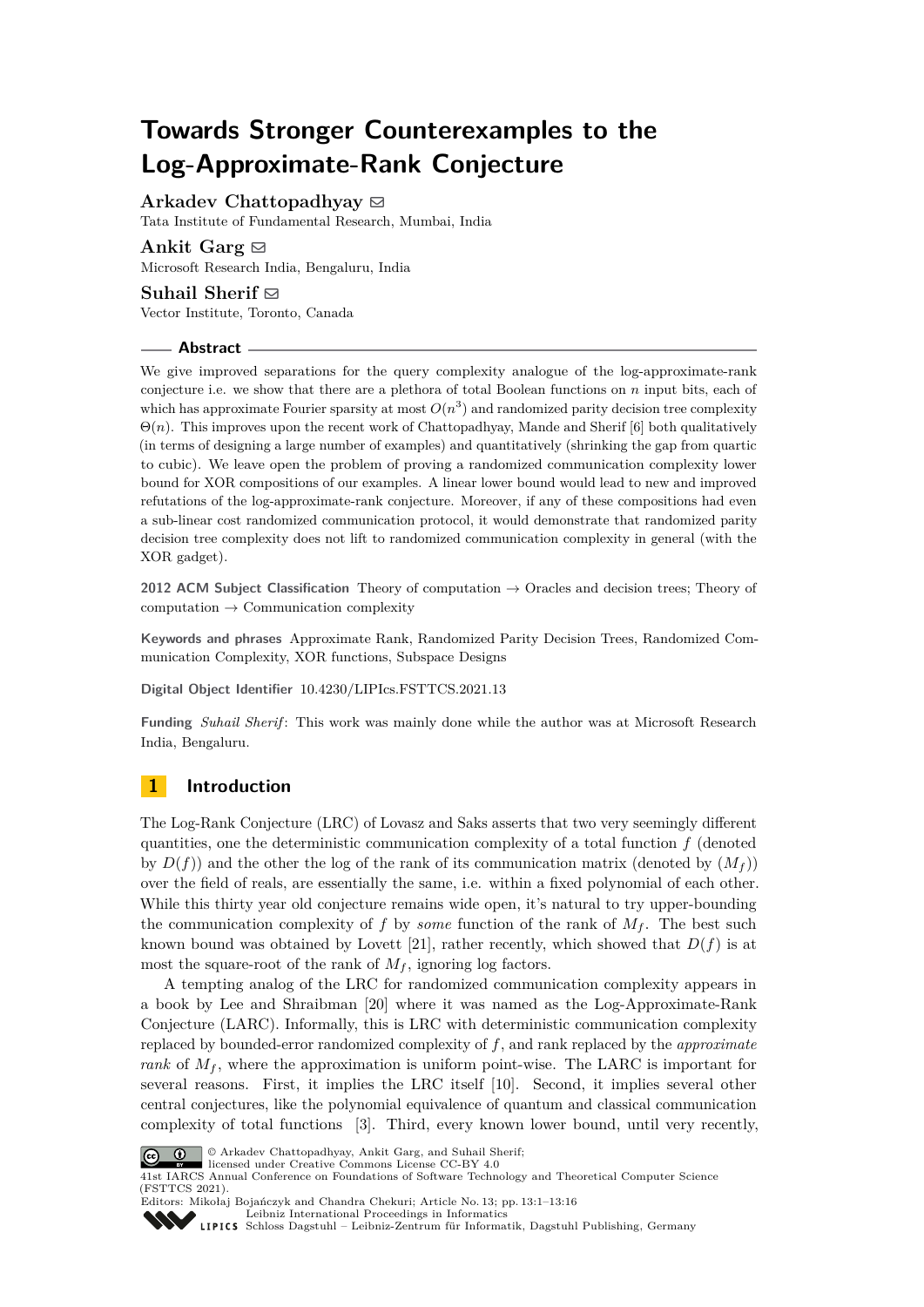#### **13:2 Towards Stronger Counterexamples to the Log-Approximate-Rank Conjecture**

was no larger than a small polynomial of the log of the approximate rank. Very recently, Chattopadhyay, Mande and Sherif [\[6\]](#page-14-0) provided a surprisingly simple counterexample to the LARC, that exponentially separated randomized communication complexity from the log of the approximate rank. In particular, their function *f* has Alice and Bob holding *n* bits each, the approximate rank of its  $2^n \times 2^n$  communication matrix  $M_f$  is merely  $O(n^2)$  and yet the randomized communication complexity is  $\Theta(\sqrt{n})$ .

Some questions immediately arise from the above refutation of the LARC. First, is the refutation optimal? There are two ways to measure optimality. The approximate rank and communication complexity are separated by a 4th power. Is this separation true for all functions i.e. is randomized communication complexity always upper bounded by fourth-root of the approximate rank? Interestingly, Gál and Syed [\[9\]](#page-14-3) recently showed that quantum communication complexity is upper bounded by at most square-root of the approximate rank but for randomized communication, the best upper bound is still linear in the approximate rank. The second way to view optimality is the extent of the gap achieved between log of the approximate rank and communication complexity. This is  $O(\log n)$  vs.  $\sqrt{n}$  for the current refutation. Can this gap be widened via other functions? This leads us to, of course, the related problem of finding other counter-examples to LARC. Finding a richer set of counterexamples, besides being interesting in their own right, could prove useful for understanding other central conjectures. A concrete example is the question of relative power of quantum and classical protocols to solve total functions, a major open problem. If we have to find a total function with an exponential gap between the quantum communication and randomized communication complexities (if one exists at all), then the function should also have an exponential separation between log of approximate rank and randomized communication complexity.<sup>[1](#page-1-0)</sup> However, it was shown by Anshu et al. [\[1\]](#page-14-4) and Sinha and de Wolf [\[25\]](#page-15-2) that the function of [\[6\]](#page-14-0) has large quantum communication complexity (hence refuting the quantum version of LARC as well). This already motivates the search for other examples refuting the LARC.

Very recently, it has been realized that counter-examples to LARC may find use in an apparently different model of computation to make progress on long-standing problems. In general, the class of log-rank conjectures imply that negation does not offer much advantage: The log of (approximate) non-negative rank of Boolean matrices would have to be polynomially bounded by the log of (approximate) ordinary rank. Separations of (approximate) non-negative rank from (approximate) rank provide evidences of the significant power of negation or cancellation. Using this intuition and the LARC counter-example provided in [\[6\]](#page-14-0), Chattopadhyay, Datta and Mukhopadhyay [\[4\]](#page-14-5) constructed a monotone polynomial over the reals that can be computed very efficiently by constant-depth general arithmetic formulas but need exponential size to be computed by monotone arithmetic circuits of unrestricted depth. This provides the first improvement to a classical result of Valiant [\[26\]](#page-15-3). No analogue of this improvement is known in the world of Boolean circuits. More generally, in several natural models of computation the precise power of negation or cancellation remains undetermined. We believe that the study of more potential counter-examples to LARC holds the promise of enabling progress on this general problem as well.

In this work, we come up with a rich set of functions that leaves us with the following win-win situation: either every one of these functions gives a stronger refutation of the LARC than what is known or there is no *lifting theorem* for randomized communication complexity of XOR functions. Lifting theorems, in the setting of communication complexity, lift the

<span id="page-1-0"></span> $1$  Since log of the approximate rank lower bounds quantum communication as well.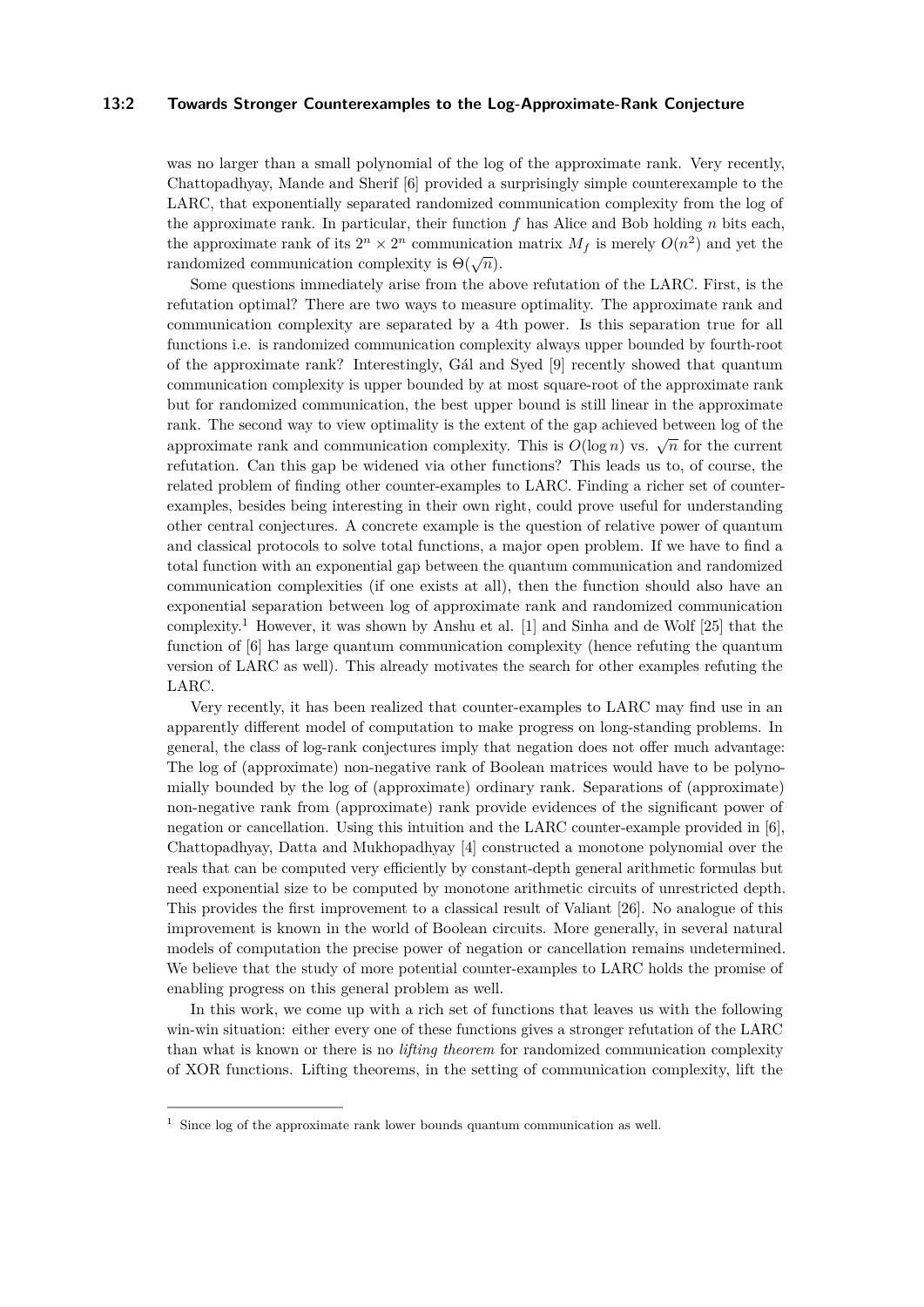#### **A. Chattopadhyay, A. Garg, and S. Sherif 13:3 13:3**

complexity of a function *f* in an appropriate query model to the communication complexity of a problem crafted out of *f* naturally by block composition with a gadget *g*, denoted by *f* ◦ *q*. Starting with the celebrated work of Raz and McKenzie [\[24\]](#page-15-4), they have enabled major progress recently in communication complexity and adjoining areas [\[12,](#page-14-6) [8,](#page-14-7) [11,](#page-14-8) [5\]](#page-14-9). In all these theorems, the size of the gadget *g* is at least logarithmic in the input length of the query function *f*. A challenging open problem is to prove lifting theorems for a constant size gadget<sup>[2](#page-2-0)</sup>. A natural one is the one-bit<sup>[3](#page-2-1)</sup> XOR gadget. It is not hard to verify that a (randomized) parity decision tree (R)PDT algorithm for *f* of cost *c* readily translates into a communication protocol of cost 2*c* for *f* ◦ XOR. A lifting theorem for XOR functions would assert the converse. In other words, a communication protocol cannot be more efficient than naively simulating the optimal RPDT. The strongest evidence for such an assertion is the result of Hatami, Hosseini and Lovett [\[17\]](#page-15-5) who show that if *f* has deterministic PDT cost *c*, then  $f \circ XOR$  has deterministic communication complexity  $c^{\Omega(1)}$ . While no general result exists for the randomized model, the community believes it to be plausible. We state our main result informally.

▶ **Theorem 1** (Informal). *Assuming XOR lifting theorems for randomized communication complexity, there exists a rich class of functions*  $f: \{0,1\}^n \to \{0,1\}$ *, such that*  $M_{f \circ XOR}$  *has approximate rank*  $O(n^3)$  *and*  $R(f \circ XOR) = \Theta(n)$ *.* 

Thus, conditionally, we get the following improvements over the results in [\[6\]](#page-14-0): (1) We narrow the gap between approximate rank and randomized communication complexity from quartic to cubic. (2) We expand the gap between log-approximate-rank and randomized complexity from  $O(\log n)$  vs.  $\sqrt{n}$  to  $O(\log n)$  vs. *n*, thus yielding essentially the strongest possible refutation of the LARC, under plausible assumptions. While this is a nice conceptual way to view our results, it seems proving communication lower bounds for these functions will require new tools and techniques. On the other hand, coming up with non-trivial communication protocol for any of these functions will rule out a PDT to communication lifting theorem for XOR functions in the randomized model.

## **1.1 Main Ideas**

The starting point of our work is to pursue the idea in [\[6\]](#page-14-0) of looking for functions with small (approximate) spectral norm, i.e. functions whose sum of the magnitude of Fourier coefficients is a small polynomial in *n*. The previous counterexample to the LARC used the concept of disjoint subcubes to achieve this as every subcube has spectral norm one. This implied that a function *f* whose set of ones form a union of polynomially many disjoint subcubes will have polynomial spectral norm. The fact that polynomial spectral norm implies polynomial approximate Fourier sparsity, yields that the approximate rank of every such *f* lifted by XOR is guaranteed to be small. The randomized communication complexity of one such function, SINK ◦ XOR, was shown to be large via a Corruption Bound, the proof of which utilized Shearer's Lemma. The randomized parity decision tree lower bound used a robust subspace-hitting property of the subcubes instead.

In this work, we study a broader class of functions based on disjoint subspaces. The approximate rank of their lifts by XOR is again guaranteed to be small. The main conceptual contribution of our work is to identify a property that is sufficient for every such union

<span id="page-2-0"></span><sup>2</sup> Interesting recent progress on this front, using the AND gadget, was made in the work of Knop, Lovett, McGuire and Yuan [\[18\]](#page-15-6)

<span id="page-2-1"></span><sup>&</sup>lt;sup>3</sup> the gadget size here means the number of bits held by each of the two players.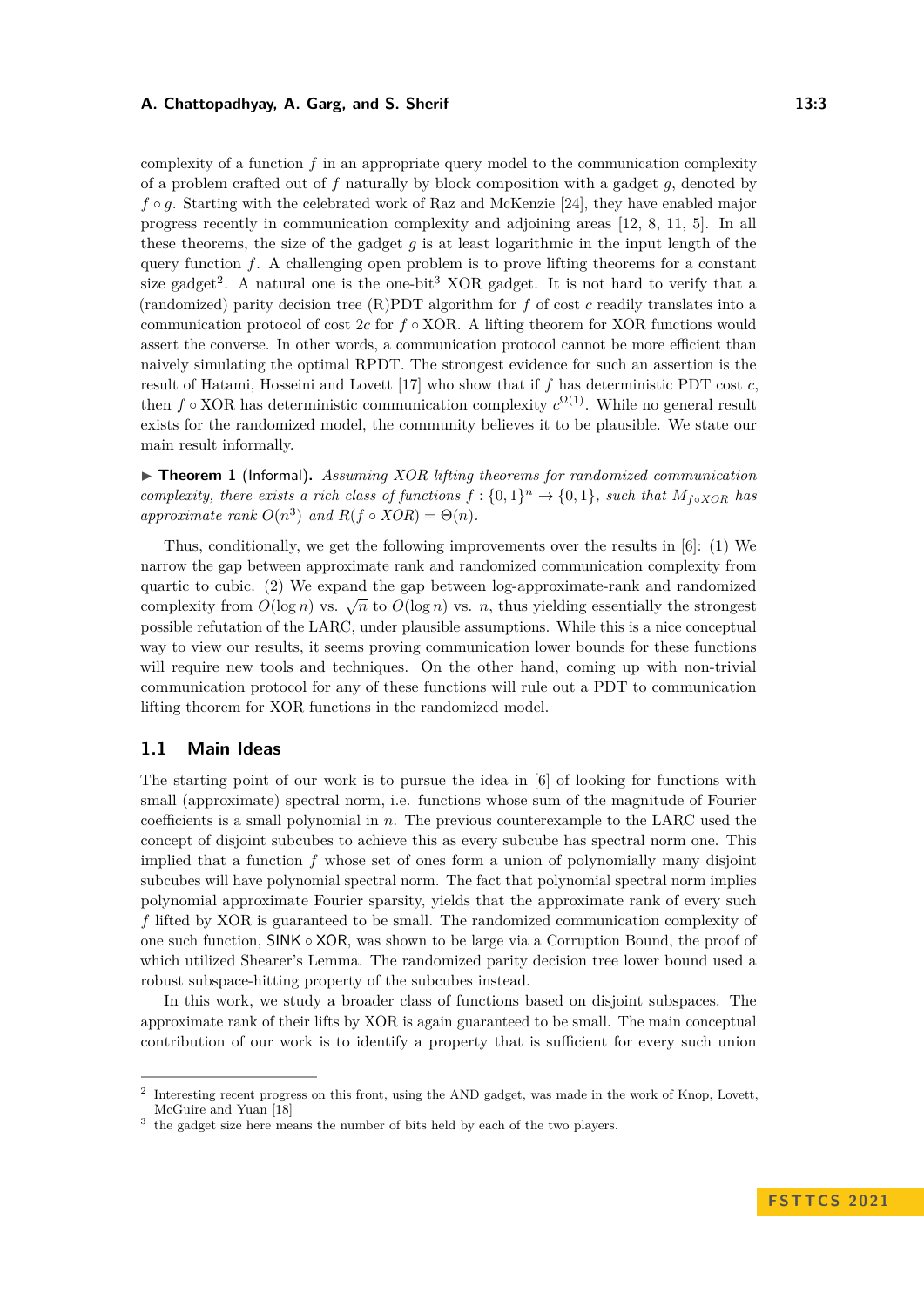## **13:4 Towards Stronger Counterexamples to the Log-Approximate-Rank Conjecture**

of subspaces to have large RPDT complexity. Remarkably, this property is quite well encapsulated in the concept of Subspace Designs, a notion introduced by Guruswami and Xing [\[15\]](#page-15-7) and for which explicit constructions were given in [\[14,](#page-14-10) [16\]](#page-15-8). We show that Subspace Designs are hard for RPDTs. The general philosophy of LARC-like conjectures is that randomized complexity of total functions is well captured/characterized by algebraic or analytical measures of the function like (approximate) rank. For instance, a classical result of Nisan and Szegedy [\[22\]](#page-15-9) confirms this idea in the world of randomized (and quantum) query complexity where the relevant algebraic measure is approximate degree. In the world of PDTs, the natural algebraic notion is approximate Fourier sparsity. The work of [\[6\]](#page-14-0) refuted this philosophy for parity decision trees via the SINK function, whose approximate Fourier sparsity is  $O(n^2)$  and RPDT complexity is  $\Theta(\sqrt{n})$ . Our lower bounds for functions based on subspace designs yields unconditionally a stronger refutation of this philosophy for the model of parity decision trees. We state here our result in terms of random subspaces because this yields the cleanest formulation.

 $\blacktriangleright$  **Theorem 2** (Main Result). Let  $m = 100n$ . Let  $\mathcal{V} = \{V_1, V_2, \ldots, V_m\}$  be a set of subspaces of  ${0,1}<sup>n</sup>$  *chosen independently and uniformly at random from the set of subspaces of dimension*  $2n/5$ *. Let f be the function that outputs* 1 *on the set*  $\bigcup_{V \in \mathcal{V}} V$ *. With probability* 1 – *o*(1) *the following two statements are true.*

- **Randomized parity decision tree complexity of f is at least**  $\Omega(n)$ **.**
- *The spectral norm of f (sum of absolute values of its Fourier coefficients) is upper bounded*  $\frac{1}{2}$ *by*  $O(n)$  *and its approximate Fourier sparsity is upper bounded by*  $O(n^3)$ *.*

*Hence there exist functions which have a merely cubic gap between approximate Fourier sparsity and RPDT complexity.*

The two properties of random subspaces appearing in such a collection that we use are the following: each pair of them have no non-trivial intersection. They also form a (dual) subspace design. We are not able to prove non-trivial lower bounds for the communication problems arising out of Subspace Designs composed with the XOR gadget. However, in Section [3.2,](#page-10-0) we state concrete conjectures, that seem to be interesting from a Fourier analytic and additive combinatorics point of view, which imply linear lower bounds for such communication problems.

## **1.2 Organization and plan of the paper**

Section [2](#page-3-0) contains some basic preliminaries. In Section [3,](#page-7-0) we prove our main result, a lower bound on the RPDT complexity of a natural class of functions arising out of subspace designs. In Section [3.2,](#page-10-0) we state a few plausible conjectures and show that they imply a lower bound on the communication complexity of functions arising out of subspace designs composed with the XOR gadget. Finally, we end up with some open problems in Section [4.](#page-13-0)

## <span id="page-3-0"></span>**2 Preliminaries**

In this section, we provide some basic preliminaries needed for the paper. Section [2.1](#page-4-0) starts off with some notation. Then in Section [2.2,](#page-4-1) we present some basic facts about subspaces. Then we introduce the basics of our models of computations, parity decision trees and communication protocols in Section [2.3.](#page-5-0) Finally, in Section [2.4,](#page-6-0) we present some basic concepts from Fourier analysis.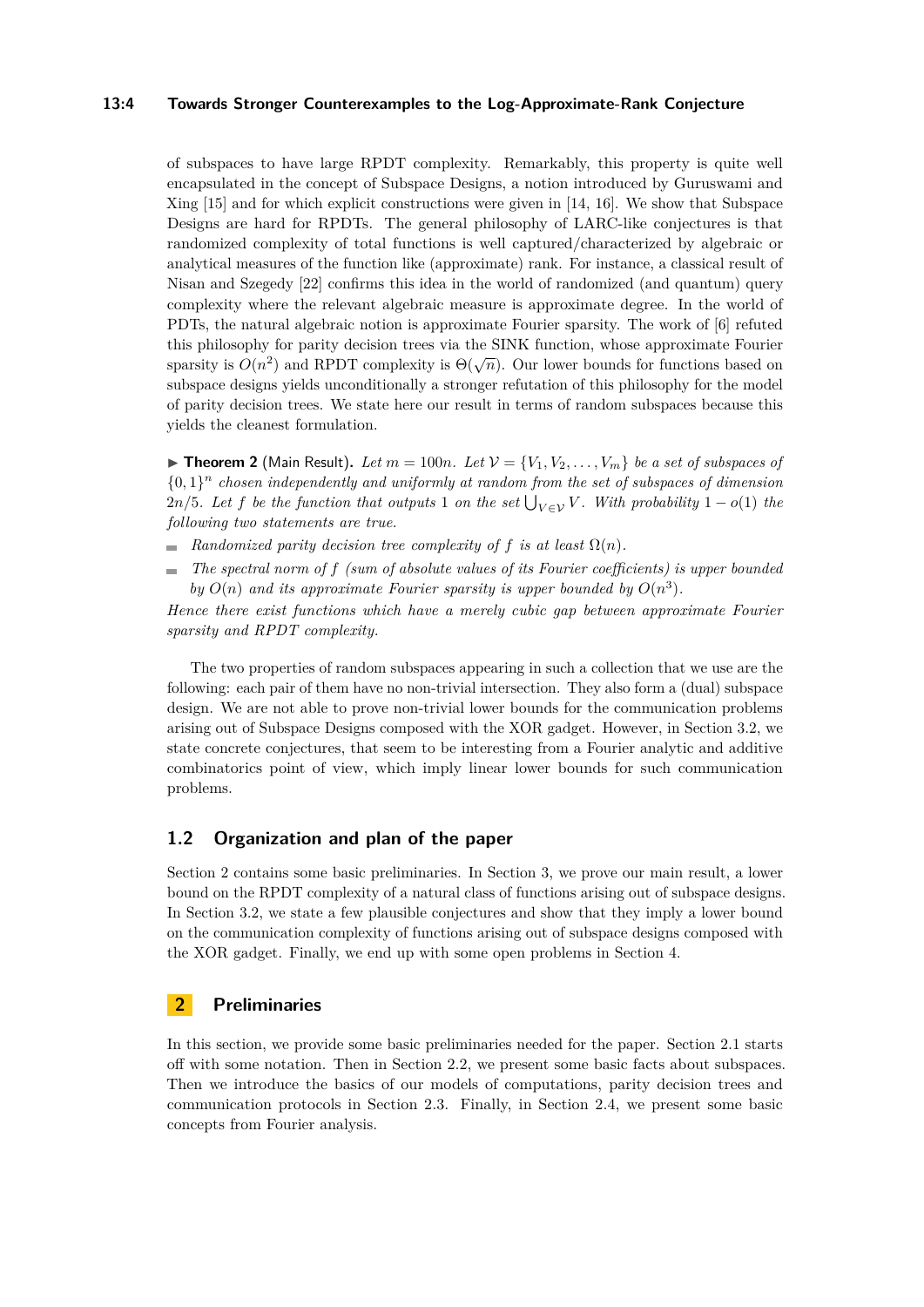### **A. Chattopadhyay, A. Garg, and S. Sherif 13:5 13:5**

## <span id="page-4-0"></span>**2.1 Notation**

Given a subspace  $S \subseteq \mathbb{F}_2^n$ , we use  $\dim(S)$  to denote its dimension and  $\text{codim}(S)$  to denote its codimension i.e.  $n - \dim(S)$ . Given the standard bilinear form  $\langle \cdot, \cdot \rangle$  on  $\mathbb{F}_2^n$ , we can define the dual space of *S* as the set  $\{\ell \in \mathbb{F}_2^n \mid \forall x \in S \ \langle \ell, x \rangle = 0\}$ . It is a subspace of dimension  $n - \dim(S)$  and its dual space is *S*.

Given a subspace *S* of dimension *k*, fix a basis  $L = \{\ell_1, \ldots, \ell_{n-k}\}\$  of its dual space. For every point  $a \in \mathbb{F}_2^{n-k}$ , we can define the set  $S_a^L = \{x \in \mathbb{F}_2^n \mid \forall i \in [n-k] \langle \ell_i, x \rangle = a_i \}$ . These are called affine shifts, or cosets, of *S*. Sets of the kind  $S_a^L$  are also called affine subspaces. Each coset of  $S$  also has size  $2^k$ . We can also define a coset map of  $S$  with respect to a basis of its dual space as

$$
coset_S^L(x) = (\langle \ell_1, x \rangle, \ldots, \langle \ell_{n-k}, x \rangle).
$$

It is easy to see that the choice of basis for the dual space does not affect the set of cosets of *S*. It merely affects the string  $a \in \mathbb{F}_2^{n-k}$  that is used to refer to a specific coset. Hence we will refer to the coset map as  $\csc s$ , and we may choose an arbitrary basis of the dual space of *S* in order to interpret the coset map.

From here on, we will use  $\{0,1\}$  to refer to  $\mathbb{F}_2$ . The values 0 and 1 represent the additive and multiplicative identity of  $\mathbb{F}_2$ .

## <span id="page-4-1"></span>**2.2 Basic facts about subspaces**

Here we mention two facts about subspaces that will be useful.

<span id="page-4-3"></span> $\blacktriangleright$  **Lemma 3** (Disjoint Subspaces). Let *S* be a subspace of  $\{0,1\}^n$  of dimension  $d_1$ . Let *T* be a *subspace of*  $\{0,1\}$ <sup>*n*</sup> *of dimension d*<sub>2</sub> *chosen uniformly at random. Then*  $\Pr_T[S \cap T = \{0\}] \ge$  $1 - n2^{d_1 + d_2 - n}$ .

**Proof.** Let us generate *T* by choosing  $d_2$  vectors  $\{v_1, \ldots, v_{d_2}\}$ , each vector independent of the previous ones, in order to form a basis for *T*. The subspace *S* intersects *T* trivially if and only if for all  $i \in [d_2], v_i \notin \text{span}(\{v_j\}_{j \leq i} \cup S)$ . We call these events  $E_1, \ldots, E_{d_2}$ . When choosing  $v_i$  to add to the basis for *T*, there are  $2^{n} - 2^{i-1}$  choices, since  $|\text{span}(\{v_j\}_{j. Conditioned$ on  $E_1, \ldots, E_{i-1}$ , we also know that  $|\text{span}(\{v_j\}_{j. The probability of  $E_i$$ occurring is

$$
\frac{|\left(\{0,1\}^n \setminus \text{span}(\{v_j\}_{j
$$

We can then calculate the probability of  $S \cap T = \emptyset$  as

$$
\Pr\left[\bigcap_{i\in[d_2]} E_i\right] = \prod_{i=1}^{d_2} \Pr\left[E_i \mid E_1, \cdots, E_{i-1}\right] = \prod_{i=1}^{d_2} \frac{2^n - 2^{d_1 + i - 1}}{2^n - 2^{i-1}}
$$
\n
$$
\ge \left(1 - \frac{2^{d_1 + d_2}}{2^n}\right)^{d_2} \ge 1 - \frac{d_2}{2^{n - d_1 - d_2}}.
$$

<span id="page-4-2"></span> $\blacktriangleright$  **Lemma 4.** Let V and W be affine subspaces of  $\{0, 1\}^n$  satisfying

$$
\frac{|V\cap W|}{|W|}<\frac{|V|}{2^n}.
$$

*Then*  $V \cap W = \emptyset$ *.*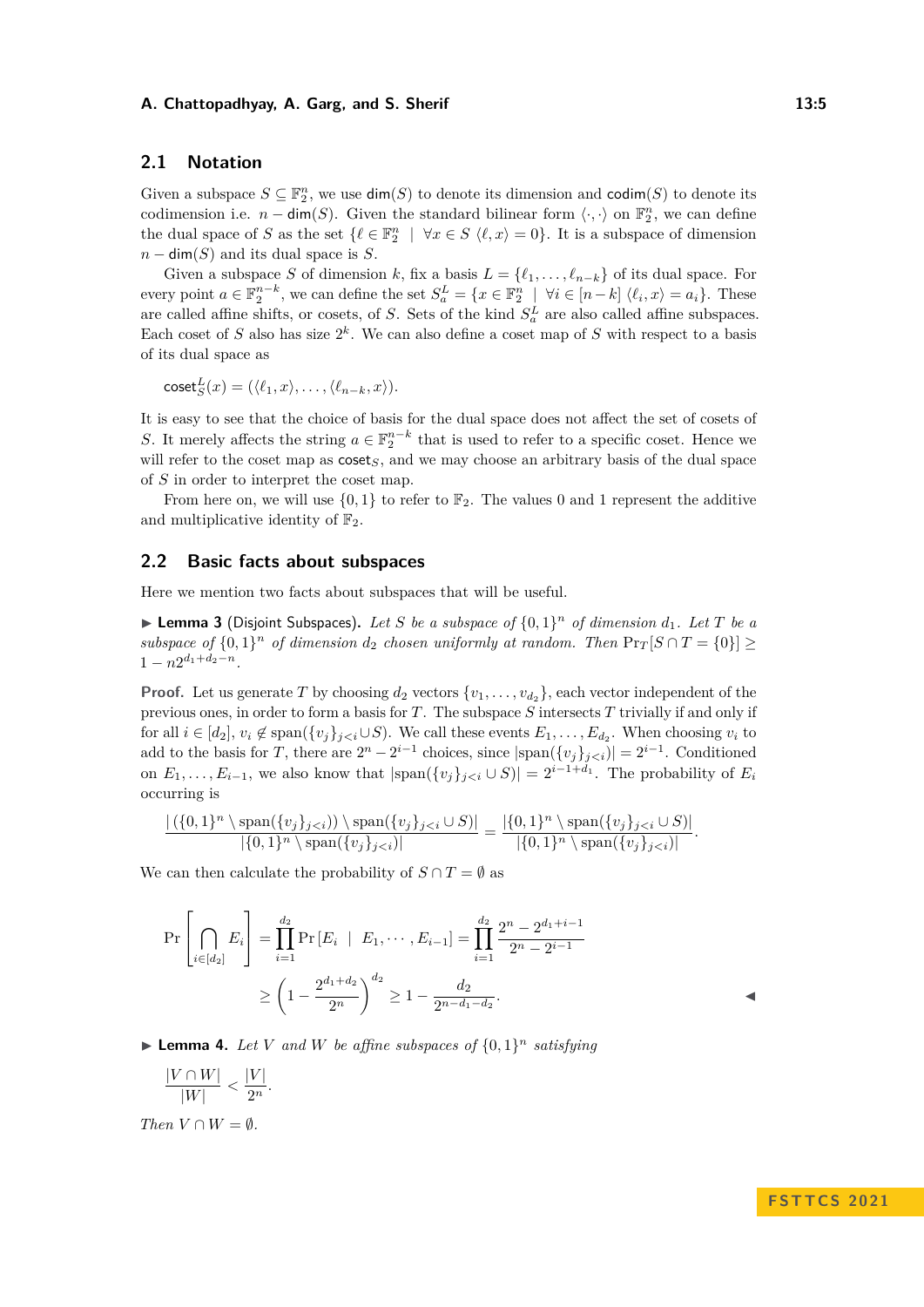#### **13:6 Towards Stronger Counterexamples to the Log-Approximate-Rank Conjecture**

**Proof.** Let  $\{\langle v_i, x \rangle = a_i\}_{i \in [k]}$  be the constraints defining the affine subspace *W*. Let  $W_0, W_1, \cdots, W_k$  be the affine spaces defined as follows. The constraints for  $W_j$  are  $\{\langle v_i, x \rangle =$  $a_i\}_{i \in [j]}$ . Clearly  $W_0 = \{0, 1\}^n$  and  $W_k = W$ .

Now let us assume that  $|V \cap W_i| \neq 0$  and is hence an affine subspace. The set  $V \cap W_{i+1}$ is the same affine subspace with the added constraint  $\langle v_{i+1}, x \rangle = a_{i+1}$ .

- If this constraint was already implied by the constraints in  $V \cap W_i$ , then  $|V \cap W_{i+1}| =$  $|V \cap W_i|$ .
- If this constraint is incompatible with the constraints in  $V \cap W_i$ , then  $|V \cap W_{i+1}| = 0$ .
- If this constraint was independent of the constraints in  $V \cap W_i$ , then  $|V \cap W_{i+1}|$  $|V \cap W_i|/2$ .

Hence  $|V \cap W_k|$  is either 0 or is at least  $|V \cap W_0|/2^k$ . On the other hand,  $|W|/2^n = 1/2^k$ . Since  $V \cap W_k = V \cap W$  and  $V \cap W_0 = V$ , we can rewrite this as

$$
V \cap W \neq \emptyset \implies \frac{|V \cap W|}{|V|} \ge \frac{|W|}{2^n}.
$$

## <span id="page-5-0"></span>**2.3 Parity decision trees, communication complexity and the corruption bound**

We now define parity decision trees, aimed at computing functions of the form  $f: \{0,1\}^n \to$ {0*,* 1}.

▶ **Definition 5** (Parity Decision Tree)**.** *A parity decision tree T is a binary tree rooted at a node r satisfying the following properties.*

- *Each internal node is labelled with a set*  $S \subseteq [n]$ *.*
- *Each internal node has two children, with one of the edges labelled with a* 0 *and the other labelled with a* 1*.*
- $\blacksquare$  *Each leaf has a label from*  $\{0, 1\}$ *.*

*A parity decision tree outputs a value*  $a \in \{0, 1\}$  *on given an input*  $x \in \{0, 1\}^n$  *as follows. The "current node" below is initialized to the root node r.*

- *The tree computes*  $b = \bigoplus_{i \in S} x_i$ , where *S is the label on the current node.*
- *The tree moves to the child that is reached by taking the edge labelled b. If the child is a leaf, output the label of the leaf. Else, repeat the previous step with the child as the current node.*

*The cost of the parity decision tree is defined as the height of the tree.*

▶ **Definition 6** (Randomized Parity Decision Tree)**.** *A randomized parity decision tree (RPDT) of cost c is a distribution over deterministic parity decision trees of cost c. The output of the RPDT on an input x is the random variable defined as the output of T on x, where T is a parity decision tree sampled as per the distribution specified by the RPDT.*

The  $\epsilon$ -error RPDT complexity of a function *f*, denoted  $\mathsf{R}_{\epsilon}^{\oplus}(f)$ , is the minimum cost of an RPDT *T* such that  $\forall x, \Pr[f(x) = T(x)] \geq 1 - \epsilon$ .

<span id="page-5-1"></span>**Example 7** (Corruption, RPDT version). Let  $f : \{0,1\}^n \rightarrow \{0,1\}$ . Let  $\mu$  be a distribution on  $\{0,1\}^n$  such that  $\mu(f^{-1}(0)) = 1/2$ *. Let*  $\epsilon \leq 1/8$ *. Then an*  $\epsilon$ -error cost-*c RPDT* computing *f implies the existence of an affine subspace W such that*

- $\mu(W \cap f^{-1}(1)) \leq 4\epsilon \mu(W)$  *and*
- $= \text{codim}(W) \leq c.$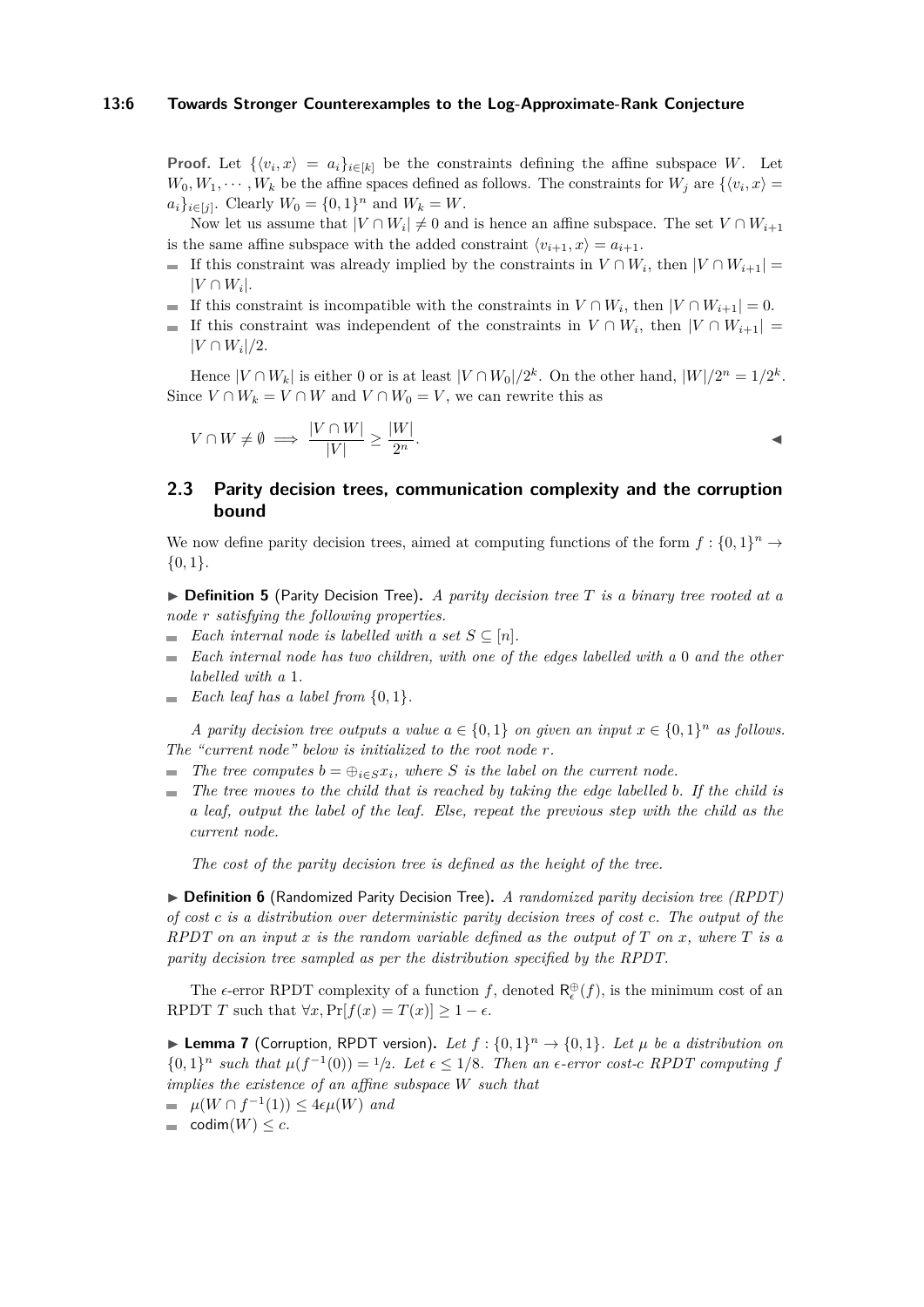#### **A. Chattopadhyay, A. Garg, and S. Sherif 13:7** 13:7

**Proof.** Note that an  $\epsilon$ -error cost-*c* RPDT *T* computing *f* implies that for any distribution  $\mu$ over the inputs of *f*, there is an RPDT whose expected error,  $\mathbb{E}_{T,x\sim\mu}[[T(x)-f(x)]]$ , is at most  $\epsilon$ . Since *T* is a distribution over deterministic parity decision trees, there is a deterministic parity decision tree whose expected error is also at most  $\epsilon$ .

Suppose that a subspace such as the one posited in the lemma statement did not exist. Then for any cost-*c* parity decision tree *T*, we may compute the error made as follows. Note that the set of inputs that reach any specific leaf forms an affine subspace of codimension at most  $c$ , with each pair of such affine subspaces being disjoint. Let  $\mathcal L$  be the set of these affine subspaces corresponding to the leaves of *T* that are labelled 0. Then  $\sum_{V \in \mathcal{L}} \mu(V) \geq 1/2 - \epsilon$ , since otherwise T would be outputting 1 on more than an  $\epsilon$  mass of 0-inputs. But then  $\sum_{V \in \mathcal{L}} \mu(V \cap f^{-1}(1)) \ge \sum_{V \in \mathcal{L}} 4\epsilon \mu(V) \ge 4\epsilon(1/2 - \epsilon) \ge 2\epsilon - 4\epsilon^2 > \epsilon$ . So on more than an  $\epsilon$ mass of 1-inputs, *T* outputs 0. Hence the tree *T* is erring on a larger than  $\epsilon$  mass of inputs and we have a contradiction.

We now move to communication complexity. We are concerned with the number of bits that two parties Alice and Bob need to communicate in order to compute a function  $F: \mathcal{X} \times \mathcal{Y} \rightarrow \{0, 1\}$ . See [\[19\]](#page-15-10) for a thorough introduction to the topic. We will use that a deterministic communication protocol of cost *c* partitions the input space of *F* into at most 2<sup>*c*</sup> rectangles (sets of the form  $A \times B$  for  $A \subseteq \mathcal{X}, B \subseteq \mathcal{Y}$ ), and it outputs the same value on all inputs in a rectangle. Randomized communication is defined akin to randomized parity decision trees.

▶ **Definition 8** (Randomized Communication Protocol)**.** *A randomized communication protocol of cost c is a distribution over deterministic communication protocols of cost c. The output of the randomized communication protocol on an input x is the random variable defined as the output of*  $T$  *on*  $(x, y)$ *, where*  $T$  *is a communication protocol sampled as per the distribution specified by the randomized communication protocol.*

The  $\epsilon$ -error randomized communication complexity of a function  $F$  is the minimum cost of an randomized communication protocol *T* such that  $\forall x, y, \Pr[F(x, y) = T(x, y)] \geq 1 - \epsilon$ .

The following is a lower-bound technique for randomized communication complexity akin to the lower bound for RPDTs given previously. This technique is well-known with roots in [\[27\]](#page-15-11).

<span id="page-6-1"></span>**Example 9** (Corruption). Let  $F: \{0,1\}^n \rightarrow \{0,1\}$ . Let  $\nu$  be a distribution on  $\{0,1\}^n$ *such that*  $\nu(F^{-1}(0)) = 1/2$ *. Let*  $\epsilon < 1/8$ *. Then an*  $\epsilon$ -error cost-*c randomized communication protocol computing F implies the existence of a rectangle R such that*  $\nu(R \cap F^{-1}(1)) \leq 4\epsilon\nu(R)$  *and*  $\nu(R) \geq 2^{-c-3}$ .

## <span id="page-6-0"></span>**2.4 Basic notions from Fourier analysis**

We now move to Fourier analysis, a particularly useful tool in analyzing Boolean functions. We define the parity functions as follows. For each  $S \subseteq [n]$ , we define a parity function  $\chi_S: \{0,1\}^n \to \{-1,1\}$  as  $\chi_S(x) = (-1)^{\sum_{i \in S} x_i}$ . These form an orthonormal basis for the class of functions from  $\{0,1\}^n$  to R under the inner product  $\langle f,g \rangle = \frac{1}{2^n} \sum_{x \in \{0,1\}^n} f(x)g(x)$ . Hence every such function *f* can be written as  $\sum_{S} \hat{f}(S) \chi_S$ . The values  $\hat{f}(S)$  are referred to as Fourier coefficients and can be computed as  $\langle f, \chi_S \rangle$ . Let  $\hat{f}$  denote the vector  $(\hat{f}(S))_{S \subseteq [n]} \in$  $\mathbb{R}^{2^n}$ , known as the Fourier spectrum. We define the following measures of f.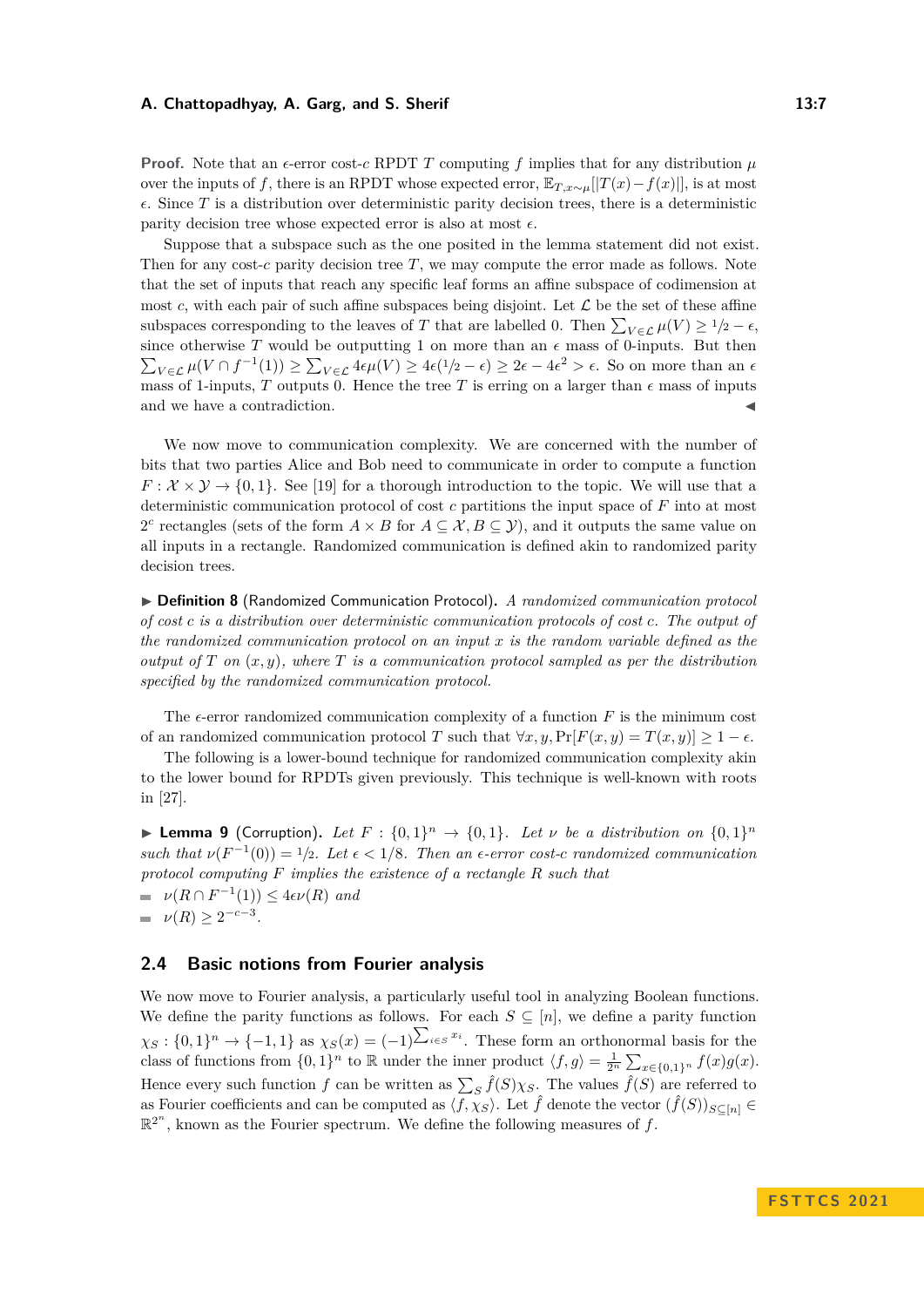### **13:8 Towards Stronger Counterexamples to the Log-Approximate-Rank Conjecture**

- The sparsity of *f* is  $\|\hat{f}\|_0$ .
- The spectral norm of  $f$  is  $\left\|\widehat{f}\right\|_1$ .
- The  $\epsilon$ -approximate sparsity of  $f$ ,  $\|\hat{f}\|_{0,\epsilon}$ , is  $\min_{g:\forall x \, |g(x)-f(x)| \leq \epsilon} \|\hat{g}\|_{0}$ .
- The  $\epsilon$ -approximate spectral norm of  $f$ ,  $\left\| \widehat{f} \right\|_{1,\epsilon}$ , is  $\min_{g:\forall x \, |g(x)-f(x)| \leq \epsilon} \| \widehat{g} \|_1$ .

The Fourier spectrum of a subspace is easy to compute. (See, for instance, [\[23\]](#page-15-12).) It follows from the spectrum that any subspace  $V \subseteq \{0,1\}^n$ , the function  $\mathbb{1}_V$  satisfies  $\left\| \widehat{\mathbb{1}_V} \right\|_1 = 1$ .

For a function  $f: \{0,1\}^n \to \mathbb{R}$  its composition with XOR, denoted  $f \circ XOR$ , is a function  $F: \{0,1\}^n \times \{0,1\}^n \to \mathbb{R}$  defined as  $F(x, y) = f(x \oplus y)$  where  $x \oplus y$  is the bitwise XOR of *x* and *y*.

It is a well known fact that for a function  $F := f \circ XOR$ , the rank of the communication matrix of *F*, denoted rank $(F)$ , is equal to  $\|\hat{f}\|_0$ . The  $\epsilon$ -approximate rank of *F* is at most the  $\epsilon$ -approximate sparsity of f.

We note a theorem useful in showing that a function has small approximate sparsity.

<span id="page-7-1"></span>▶ **Theorem 10** (Grolmusz's Theorem [\[2,](#page-14-11) [13,](#page-14-12) [28,](#page-15-13) [6\]](#page-14-0)). For any  $f : \{0,1\}^n \to \{0,1\}$  and  $\delta > \epsilon \geq 0$ ,

$$
\|\hat{f}\|_{0,\delta} \le O\left(\left\|\hat{f}\right\|_{1,\epsilon}^2 n/(\delta - \epsilon)^2\right).
$$

We conclude the preliminaries with the useful notion of entropy.

 $\triangleright$  **Definition 11** (Entropy). Let X be a discrete random variable. The entropy  $H(X)$  is *defined as*

$$
H(X) := \sum_{s \in \text{supp(X)}} \Pr[X = s] \log \left( \frac{1}{\Pr[X = s]} \right).
$$

▶ **Fact 12** (Folklore).  $|\text{supp}(X)| = k \implies H(X) \le \log k$ , with equality if and only if X is *uniform.*

# <span id="page-7-0"></span>**3 The RPDT Complexity of Dual Subspace Designs**

In this section, we prove a lower bound on the RPDT complexity of a natural class of functions arising from subspace designs. A subspace design is a set of subspaces such that any small dimensional subspace non-trivially intersects only a few members of the set. (These are referred to as weak subspace designs in [\[14\]](#page-14-10).)

▶ **Definition 13** (Subspace Design)**.** *An n-dimensional* (*s, h*)*-subspace design is a set of* subspaces  $\{S_1, S_2, \dots, S_m\}$  of  $\{0, 1\}^n$  such that for all subspaces  $T$  of dimension at most  $s$ , *at most h of the m subspaces intersect T non-trivially.*

We call a set of subspaces  $\{V_1, V_2, \cdots, V_m\}$  of  $\{0, 1\}^n$  an *n*-dimensional  $(s, h)$ -dual subspace design if their duals form an (*s, h*)-subspace design. Dual subspace designs have an alternate characterization based on the notion of independent subspaces.

▶ **Definition 14** (Independent Subspaces)**.** *Subspaces S, T* ⊆ {0*,* 1} *<sup>n</sup> are independent if their coset maps are independent. That is, let*  $L_S$  *and*  $L_T$  *be arbitrary bases for the dual spaces of S and T. For a variable x chosen uniformly at random from* {0*,* 1} *<sup>n</sup>, consider the random variables* coset<sub>*S*</sub>(*x*) *and* coset<sub>*T*</sub>(*x*)*. For every*  $a \in \mathbb{F}_2^{\text{codim}(S)}$ ,  $b \in \mathbb{F}_2^{\text{codim}(T)}$ , we want that  $\Pr[\mathsf{coset}_S(x) = a | \mathsf{coset}_T(x) = b] = \Pr[\mathsf{coset}_S(x) = a] = 2^{-\mathsf{codim}(S)}$ .

*In particular this implies that every coset of S intersects with every coset of T.*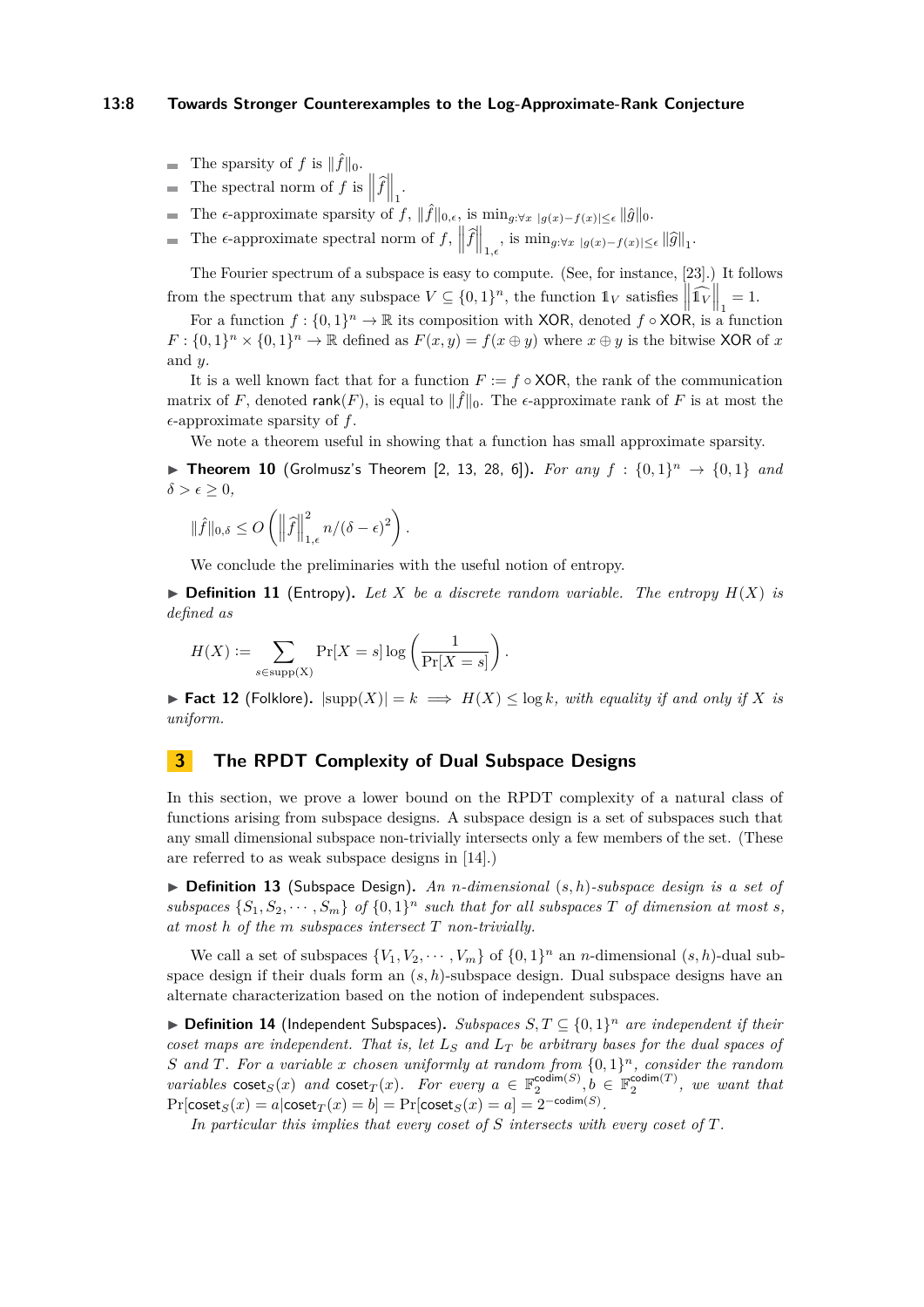#### **A. Chattopadhyay, A. Garg, and S. Sherif 13:9**

We now state the alternate characterization of dual subspace designs.

<span id="page-8-0"></span> $\triangleright$  Claim 15. The set  $\{V_1, V_2, \cdots, V_m\}$  of  $\{0, 1\}^n$  is an *n*-dimensional  $(s, h)$ -dual subspace design if and only if for all subspaces *W* of *codimension* at most *s*, at least *m* − *h* of the *m* subspaces are *independent* from *W*.

This claim follows from the following lemma relating trivial subspace intersections and independent subspaces.

▶ **Lemma 16** (Independent Subspaces)**.** *Subspaces S and T of* F *n* <sup>2</sup> *are independent if and only if the dual space of S and the dual space of T intersect trivially (i.e. only at the point*  $0 \in \mathbb{F}_2^n$ .

**Proof.** Let *V* and *W* be the dual spaces of *S* and *T* respectively. If *V* and *W* intersected at a non-zero point  $\ell \in \mathbb{F}_2^n$ , then consider bases  $L_S$  and  $L_T$  for  $V$  and  $W$  respectively, wherein  $\ell$  is the first element of  $L_S$  and also the first element of  $L_T$ . The coset maps of *S* and *T* with this choice of  $L_S$  and  $L_T$  cannot be independent since for all  $x \in \mathbb{F}_2^n$ , the first entries of  $\csc^{\mathbf{L}_{S}}(x)$  and  $\csc^{\mathbf{L}_{T}}(x)$  will always agree.

For the other direction, let *L<sup>S</sup>* and *L<sup>T</sup>* be arbitrary bases for *V* and *W* respectively. We will show that if  $V$  and  $W$  intersect trivially, then the coset maps are independent. Assuming *V* and *W* intersect trivially, this means that span $(L_S) \cap \text{span}(L_T) = \{0\}$ . Hence  $L = L_S \cup L_T$ is an independent set of size  $\dim(V) + \dim(W)$ . Consider the subspace X with basis L, and let *R* be its dual subspace. The cosets of *R* each have size  $2^{n-\dim(V)-\dim(W)}$ . For any  $a \in \mathbb{F}_2^{\text{codim}(S)}, b \in \mathbb{F}_2^{\text{codim}(T)}$ , the set  $\{x \mid \text{coset}_{S}^{L_S}(x) = a \land \text{coset}_{T}^{L_T}(x) = b\}$  is a coset of *R*. Hence  $\Pr[\text{coset}_{S}^{L_S}(x) = a | \text{coset}_{T}^{L_T}(x) = b] = 2^{-\dim(V) - \dim(W)} / 2^{-\dim(W)} = 2^{-\dim(V)}$ 

A useful corollary of Claim [15](#page-8-0) is that an (*s, h*)-dual subspace design also forms a hitting set for the set of all affine subspaces of codimension at most *s*. We will use this fact to lower bound the randomized parity decision tree complexity of unions of subspaces.

<span id="page-8-1"></span> $\triangleright$  **Corollary 17.** Let  $\{V_1, V_2, \cdots, V_m\}$  be an *n*-dimensional  $(s, h)$ -dual subspace design. For *all affine subspaces W of* codimension *at most s, at least m* − *h of the m subspaces intersect with W.*

**Proof.** This follows from Claim [15](#page-8-0) and the fact that if two subspaces *S* and *T* are independent, then  $S$  will intersect any affine shift of  $T$  non-trivially.

We are now ready to prove the main theorem of the section.

- <span id="page-8-2"></span> $\blacktriangleright$  **Theorem 18.** Let V be an *n*-dimensional  $(s, h)$ -dual subspace design of size m.
- Let *f* be the function defined as  $f^{-1}(1) = \bigcup_{V \in \mathcal{V}} V$ . We now show that  $R_{\epsilon}^{\oplus}(f) \geq s$  as long  $as \epsilon < \frac{m-h}{8m}$  $\frac{|f^{-1}(0)|}{2^n}$ .

**Proof.** Consider the distribution  $\mu$  defined over the inputs of  $f$  as follows.

■ Sample  $z \sim_{\text{unif}} \{0, 1\}.$ 

- If  $z = 0$ , output a uniformly random input from  $f^{-1}(0)$ .
- $\blacksquare$  Otherwise, sample *V* ∼<sub>unif</sub> *V*.
- Output a uniformly random input from *V* .

Assuming that *f* is computed by an  $\epsilon$ -error cost *c* RPDT, Lemma [7](#page-5-1) implies the existence of a subspace *W* such that

- $\mu(W \cap f^{-1}(1)) \leq 4\epsilon\mu(W)$  and
- $= \text{codim}(W) \leq c.$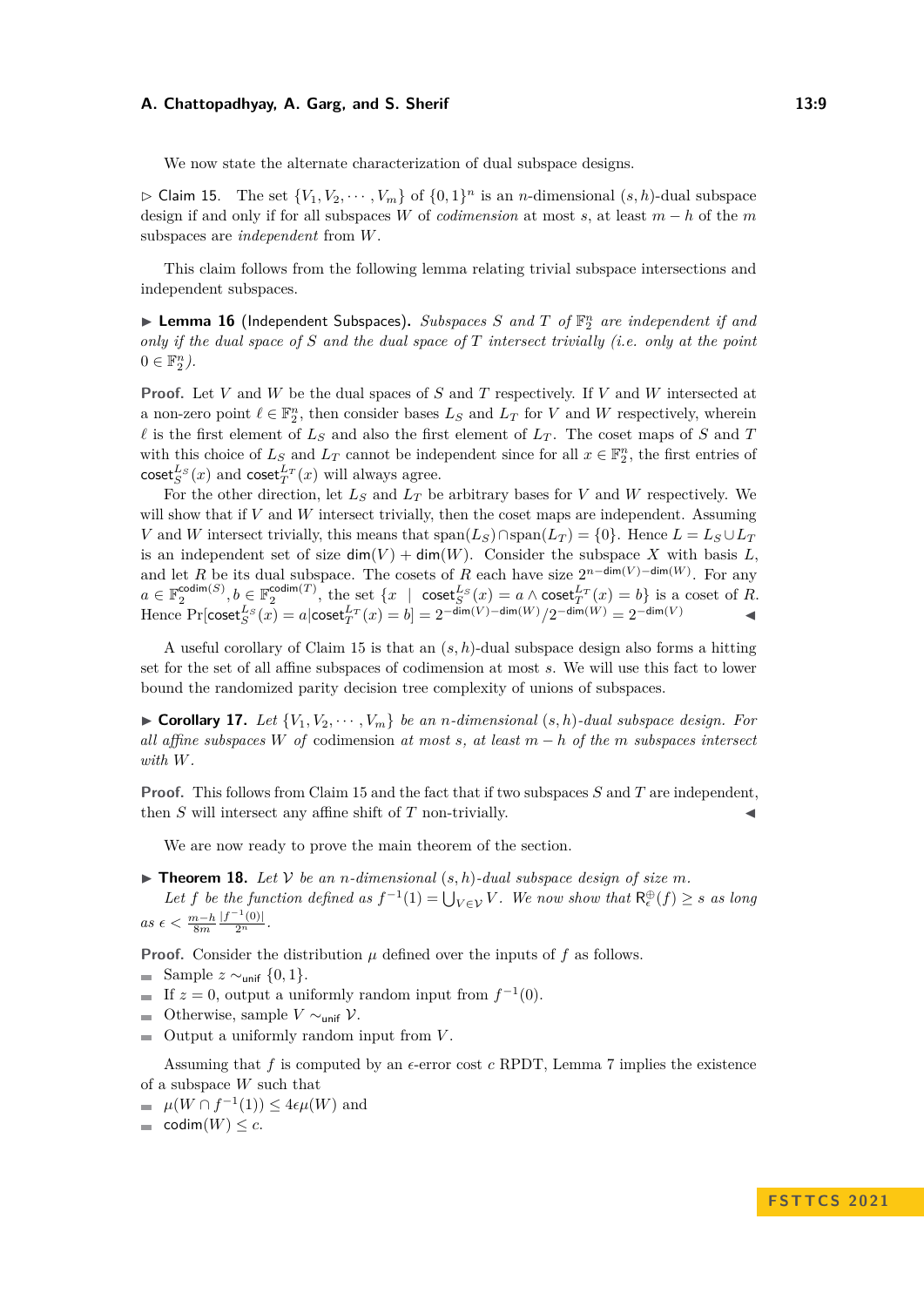Assume we have a *W* such that  $\mu(W \cap f^{-1}(1)) \leq 4\epsilon\mu(W)$ . This means that  $\mu(W \cap f^{-1}(1))$  $f^{-1}(1)$ )  $\leq \frac{4\epsilon}{1-4\epsilon}\mu(W \cap f^{-1}(0))$ . We also know the following from the definition of  $\mu$ .

$$
\mu(W \cap f^{-1}(1)) = 1/2 \cdot \frac{1}{|\mathcal{V}|} \sum_{V \in \mathcal{V}} \frac{|W \cap V|}{|V|}
$$

$$
\mu(W \cap f^{-1}(0)) = 1/2 \cdot \frac{|W \cap f^{-1}(0)|}{|f^{-1}(0)|} \le 1/2 \cdot \frac{|W|}{|f^{-1}(0)|}
$$

Putting these together, we get that

$$
\frac{1}{|\mathcal{V}|} \sum_{V \in \mathcal{V}} \frac{|W \cap V|}{|V|} \le \frac{4\epsilon}{1 - 4\epsilon} \frac{|W|}{|f^{-1}(0)|}.
$$

Now if  $\epsilon < \frac{m-h}{8m}$  $\frac{|f^{-1}(0)|}{2^n} \leq \frac{1}{8}$ , then  $\frac{4\epsilon}{1-4\epsilon} < \frac{m-h}{m}$  $\frac{|f^{-1}(0)|}{2^n}$ . This implies that less than *m* − *h* subspaces of V can satisfy  $\frac{|W ∩ V|}{|V|} \ge \frac{|W|}{2^n}$ , and hence more than *h* of them *must* satisfy  $\frac{|W \cap V|}{|V|} < \frac{|W|}{2^n}$ . This means that  $W \cap V = \emptyset$  (Lemma [4\)](#page-4-2). In other words, *W* is an affine subspace that managed to evade more than  $h$  subspaces of  $\mathcal V$ . But by Corollary [17,](#page-8-1) if  $W$  is of codimension at most  $s$ , then it is disjoint from at most  $h$  subspaces of  $V$ . So  $W$  must be of codimension more than *s*.

Hence the cost of the RPDT must also be more than *s*.

▶ Remark 19. The above proof would more generally work for the union of any set of affine subspaces that forms a hitting set for the set of all large affine subspaces.

# **3.1 Narrowing the gap between RPDT complexity and approximate sparsity to cubic**

In this section, we instantiate Theorem [18](#page-8-2) with random subspaces to get a mere cubic gap between RPDT complexity and approximate sparsity. It is known that there are efficient probabilistic constructions of subspace designs. We go through such a construction here, and use it to show our main theorem.

<span id="page-9-0"></span> $\blacktriangleright$  **Theorem 20.** Let  $m = 100n$ . Let  $V_1, V_2, \ldots, V_m$  be subspaces of  $\{0, 1\}^n$  chosen independ*ently and uniformly at random from the set of subspaces of dimension* 2*n/*5*. With probability*  $1 - o(1)$  *the following two statements are true.* 

- $\mathcal{V} = \{V_1, \ldots, V_m\}$  *forms an*  $(n/5, m/10)$ *-dual subspace design.*
- *Every pair of subspaces in* V *intersects trivially.*

**Proof.** Let *W* be a fixed affine subspace of  $\{0,1\}^n$  of dimension  $4n/5$ . Let  $V =$  ${V_1, V_2, \dots, V_m}$  be subspaces of  ${0, 1}^n$  chosen independently and uniformly at random from the set of subspaces of dimension 2*n/*5.

Since the duals of *W* and  $V_1$  have dimension  $3n/5$  and  $n/5$  respectively, the probability that *W* and  $V_1$  are independent is at least  $1 - n2^{-n/5}$  (Lemma [3\)](#page-4-3). This is independently true of *W* and each  $V \in V$ . The probability that *W* is not independent with *at least*  $m/10$ of the *m* subspaces is at most  $\binom{m}{m/10} (n2^{-n/5})^{m/10}$ .

Since the number of subspaces of dimension  $4n/5$  is at most  $(2^n)^{4n/5} = 2^{4n^2/5}$ , the probability that there exists such a subspace *W* that is not independent with at least *m/*10 of the subspaces in  $V$  is at most  $2^{4n^2/5} {m \choose m/10} (n2^{-n/5})^{m/10}$ .

Setting  $m = 100n$ , this upper bound is at most  $2 \cdot 8n^2 + 100n + 10n \log n - 2n^2 = o(1)$ .

Hence with high probability,  $V$  is an  $(n/5, m/10)$ -dual subspace design.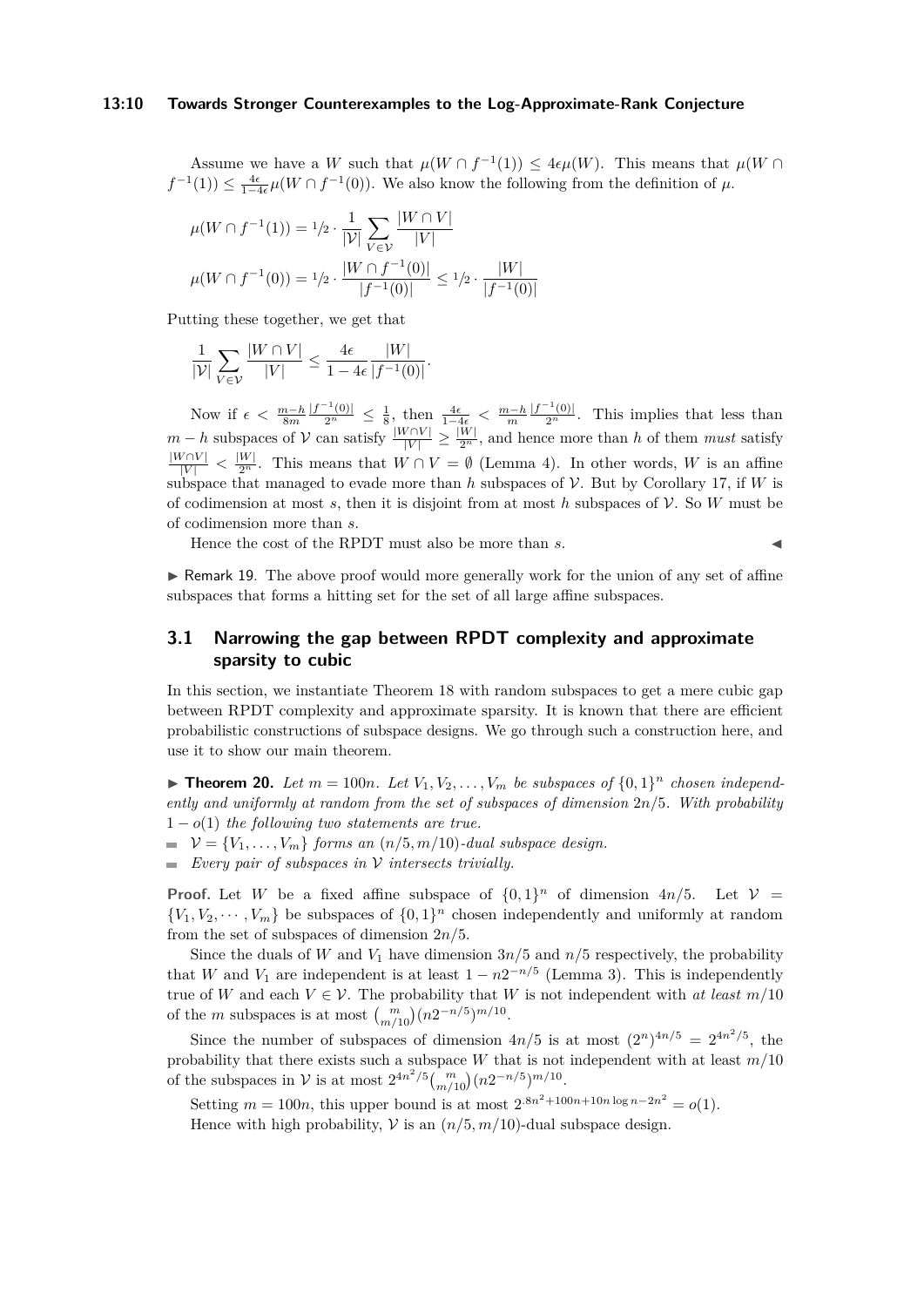#### **A. Chattopadhyay, A. Garg, and S. Sherif 13:11**

Let f be defined as in the theorem statement. Note that since  $V_1$  and  $V_2$  are random subspaces of dimension  $2n/5$ , the probability that they intersect only at 0 is at least  $1-n2^{-n/5}$ . The probability that any two subspaces in V intersect at more than just 0 is at  $\text{most } \binom{m}{2} n 2^{-n/5} = o(1).$ 

 $\blacktriangleright$  **Theorem 2** (Main Result). Let  $m = 100n$ . Let  $\mathcal{V} = \{V_1, V_2, \ldots, V_m\}$  be a set of subspaces of  ${0,1}<sup>n</sup>$  *chosen independently and uniformly at random from the set of subspaces of dimension*  $2n/5$ *. Let f be the function that outputs* 1 *on the set*  $\bigcup_{V \in \mathcal{V}} V$ *. With probability* 1 – *o*(1) *the following two statements are true.*

- **Randomized parity decision tree complexity of f is at least**  $\Omega(n)$ **.**
- *The spectral norm of f (sum of absolute values of its Fourier coefficients) is upper bounded by*  $O(n)$  *and its approximate Fourier sparsity is upper bounded by*  $O(n^3)$ *.*

*Hence there exist functions which have a merely cubic gap between approximate Fourier sparsity and RPDT complexity.*

**Proof.** We know from Theorem [20](#page-9-0) that with probability  $1 - o(1)$  the set V forms an  $(n/5, m/10)$ -dual subspace design. We also can trivially lower bound  $|f^{-1}(0)|/2^n$  by 1 −  $m2^{-3n/5}$ . Since V is an  $(n/5, m/10)$ -dual subspace design, we can conclude from Theorem [18](#page-8-2) that for  $\epsilon \leq 1/10$ ,  $R_{\epsilon}^{\oplus}(f) \geq n/5$ .

We also know from Theorem [20](#page-9-0) that with probability 1−*o*(1), every pair of subspaces from V intersects trivially. When this event holds, *f* can be represented as  $\sum_{V \in \mathcal{V}} 1_V - (m-1)1_{V_0}$ where  $V_0 = \{0\}$  is the trivial subspace of dimension 0. Since the spectral norm of a subspace is equal to 1, the spectral norm of *f* is upper bounded by  $m+m-1 < 2m$ . Using Theorem [10,](#page-7-1) this also implies that  $\|\hat{f}\|_{0,\epsilon} \leq O(m^2 n/\epsilon^2) = O(n^3)$  for any constant  $\epsilon$ .

This concludes the proof of the merely cubic gap.

## <span id="page-10-0"></span>**3.2 On Extending this to Communication**

In this section, we state a plausible conjecture that would imply a lower bound on the randomized communication complexity of XOR compositions of our functions.

In the RPDT lower bound, we showed that in order for an affine subspace to avoid most of the subspaces of a dual subspace design, the codimension of the affine subspace needs to be large. We could hope for a similar statement in the communication world: For a rectangle to put very little mass on most of the subspaces making up a dual subspace design (i.e., puts very little mass on inputs  $(x, y)$  such that  $x \oplus y$  lies in the subspaces), the mass of the rectangle must be  $2^{-\Omega(n)}$ . One particularly neat conjecture that would imply that statement is the following, in which  $\mathcal{U}_k$  denotes the uniform distribution over  $k$  elements. (See the proof of Theorem [23](#page-11-0) for an implicit proof of the implication.)

<span id="page-10-1"></span>▶ **Conjecture 21.** *There exist constants*  $0 < \alpha < 1$ ,  $\beta > 0$  *and*  $k \ge 1$  *such that the following holds. Let*  $\mathcal{V} = \{V_1, \ldots, V_m\}$  *be an n-dimensional*  $(s, h)$ *-dual subspace design. Let*  $B_i$  *be the coset map of*  $V_i$ *. Let*  $X$  *be a random variable over*  $\{0,1\}^n$  *such that*  $||B_i(X) - \mathcal{U}_{2^{codim(V_i)}}||_1 \geq \alpha$ *for more than kh values of*  $i \in [m]$ *. Then*  $H(X) \leq n - \beta s$ *.* 

The merely cubic gap in the RPDT world used random subspaces. So for extending it to communication, it would be okay for us to bypass dual subspace designs and prove the theorem for random subspaces instead.

<span id="page-10-2"></span>**► Conjecture 22.** *There exists a constant*  $0 < \alpha < 1, \beta > 0$  *such that the following holds.* Let  $m = 100n$ *. Let*  $V_1, V_2, \ldots, V_m$  *be random subspaces of*  $\{0, 1\}^n$  *of dimension*  $2n/5$ *, and let*  $B_1, B_2, \cdots, B_m$  *be their coset maps. Let X be a random variable over*  $\{0,1\}^n$  *such that*  $||B_i(X) - U_{2^{3n/5}}||_1 \geq \alpha$  *for at least m*/3 *values of i* ∈ [*m*]*. Then with high probability,*  $H(X) \leq n - \beta n$ .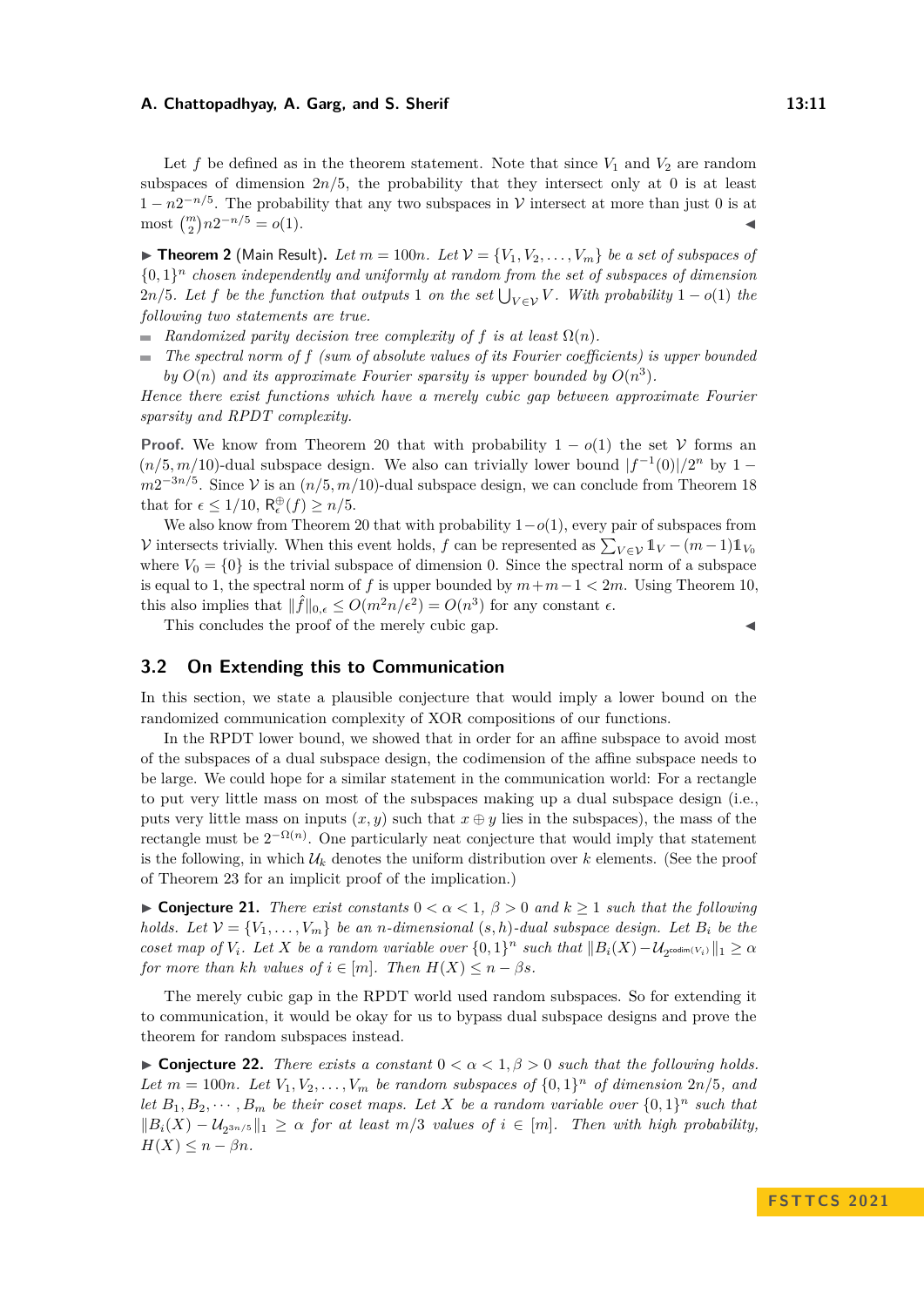#### **13:12 Towards Stronger Counterexamples to the Log-Approximate-Rank Conjecture**

First of all note that the conjectures are true when *X* is the uniform distribution over an affine subspace. To see this, suppose  $X$  is the uniform distribution over an affine subspace *W*.  $H(X) \geq n - s$  is the same as saying that codim(*W*) < *s*. Then by Claim [15,](#page-8-0) for at least  $m - h$  of the subspaces  $V_1, \ldots, V_m, V_i$  and the dual space of W are independent, which implies that  $B_i(X)$  will be exactly uniform  $(\mathcal{U}_{2^{\text{codim}(V_i)}})$ .

We discuss now why the Conjectures [21](#page-10-1) and [22](#page-10-2) appear to be a bit tricky to prove. While the conjectures are true for affine subspaces, the number of distributions (or even the number of subsets of  $\{0,1\}^n$  are much larger (doubly exponential in *n*), so the conjectures are a leap of faith in this sense. But we haven't been able to come up with counterexamples and it would be very interesting to do so. The conceptual way to view the conjectures, e.g. Conjecture [22](#page-10-2) to be concrete, is that if a random variable *X* has the property that when projected down to  $2n/5$  bits in various ways it loses  $\Omega(1)$  bits of entropy, then X overall loses  $\Omega(n)$  bits of entropy. Shearer's lemma talks about these kind of statements. While in Shearer's lemma, the projections are onto subcubes, there are generalizations called Brascamp-Lieb inequalities which talk about more general projections (e.g. see [\[7\]](#page-14-13)). However, the Brascamp-Lieb inequalities can at best guarantee an  $\Omega(n/k)$ -bit entropy loss in X if there is an  $\Omega(1)$ -bit entropy loss while projecting X to k bits in various ways. What we want is much stronger. This is one difficulty.

The other difficulty is that a Fourier type approach doesn't seem to work either. One can control  $||B_i(X) - \mathcal{U}_{2^{codim(V_i)}}||_1$  by bounding the  $\ell_2$  distance and then trying to bound the Fourier coefficients of the distribution of *X* on the dual space of *V<sup>i</sup>* . But this doesn't give any meaningful bound (if done in a naive way at least).

We now state the lower bound on the randomized communication complexity of a dual subspace design composed with XOR that we get assuming Conjecture [21.](#page-10-1) For a set of subspaces in *n* dimensions  $V = \{V_1, V_2, \ldots, V_m\}$ , let  $f_V$  be the function on *n* bits that outputs 1 on inputs in  $\bigcup_{V\in\mathcal{V}}V$ .

<span id="page-11-0"></span> $\blacktriangleright$  **Theorem 23.** Let us assume Conjecture [21](#page-10-1) holds with constants  $\alpha$ ,  $\beta$  and  $k$ . Let  $\mathcal{V} =$  ${V_1, V_2, \ldots, V_m}$  *be an n-dimensional* (*s, h*)*-dual subspace design and define*  $\gamma$  *so that*  $\bigcup_{V \in V}$  $|V| = \gamma 2^n$ . Let  $F = f_V \circ \textsf{XOR}$ . For  $\epsilon < \frac{(1-\alpha)^2}{4}$ 4 *m*−2*kh* <sup>8</sup>*<sup>m</sup>* (1 − *γ*)*, the ϵ-error randomized communication complexity of F is at least*  $\beta s + \log(1 - \gamma)$ *.* 

We will prove this with  $\alpha = 1/2$  to reduce symbol clutter. After the proof we discuss how the proof would change with a different value of  $\alpha$ . Note that the bound on  $\epsilon$  in the above theorem statement simplifies to  $\frac{m-2kh}{128m}(1-\gamma)$  when  $\alpha = 1/2$ .

**Proof when**  $\alpha = 1/2$ . For any  $V \in V$ , let  $S_V = \{(x, y) \in \{0, 1\}^n \times \{0, 1\}^n \mid x \oplus y \in V\}$ . Note that  $|S_V| = 2^n |V|$  and  $F^{-1}(1) = \bigcup_{V \in V} S_V$ . Consider the distribution  $\nu$  defined over the inputs of *F* as follows.

- Sample *z* ∼unif {0*,* 1}.
- If  $z = 0$ , output a uniformly random input from  $F^{-1}(0)$ .
- Otherwise, sample *V* ∼unif V.
- $\blacksquare$  Output a uniformly random input from  $S_V$ .

Assuming  $F$  is computed by an  $\epsilon$ -error cost  $c$  communication protocol, Lemma [9](#page-6-1) implies the existence of a "large biased rectangle" *R* satisfying

- $\nu(R \cap F^{-1}(1)) \leq 4\epsilon\nu(R)$  and
- $\nu(R) \geq 2^{-c-3}$ .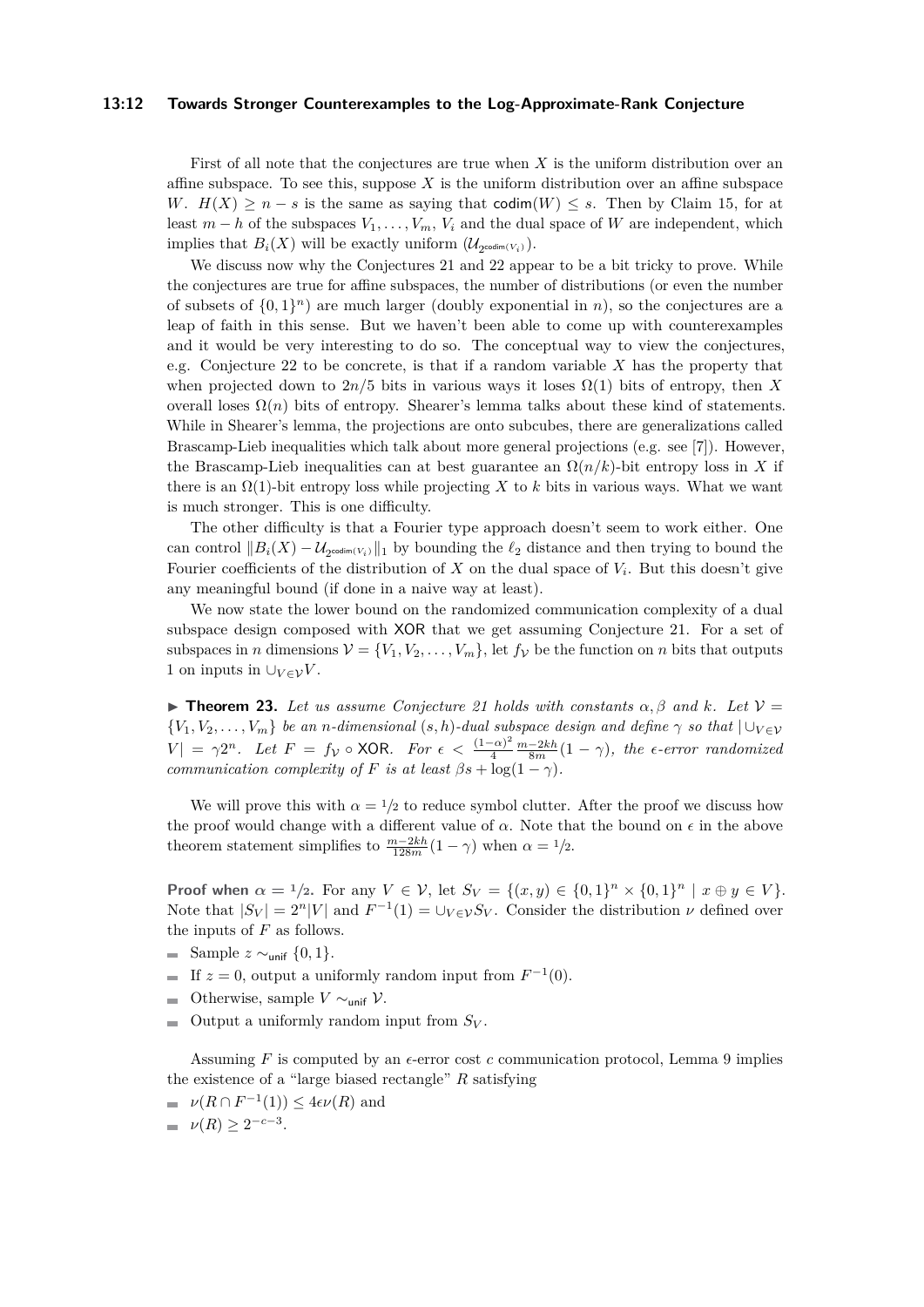#### **A. Chattopadhyay, A. Garg, and S. Sherif 13:13 13:13**

Fix such an *R*. The condition  $\nu(R \cap F^{-1}(1)) \leq 4\epsilon\nu(R)$  is the same as  $\nu(R \cap F^{-1}(1)) \leq$  $\frac{4\epsilon}{1-4\epsilon}$  *ν*( $R \cap F^{-1}(0)$ ). We also know the following from the definition of *ν*.

$$
\nu(R \cap F^{-1}(1)) = 1/2 \cdot \frac{1}{|\mathcal{V}|} \sum_{V \in \mathcal{V}} \frac{|R \cap S_V|}{|S_V|}
$$

$$
\nu(R \cap F^{-1}(0)) = 1/2 \cdot \frac{|R \cap F^{-1}(0)|}{|F^{-1}(0)|} \le 1/2 \cdot \frac{|R|}{|F^{-1}(0)|}
$$

Putting these together, we get that

$$
\frac{1}{|\mathcal{V}|} \sum_{V \in \mathcal{V}} \frac{|R \cap S_V|}{|S_V|} \le \frac{4\epsilon}{1 - 4\epsilon} \frac{|R|}{|F^{-1}(0)|}.
$$

Now if  $\epsilon < \frac{m-2kh}{128m}$  $|F^{-1}(0)|$  $\frac{(-1)(0)}{2^{2n}} < 1/8$ , then  $\frac{4\epsilon}{1-4\epsilon} < \frac{m-2kh}{16m}$  $|F^{-1}(0)|$  $\frac{(0)}{2^{2n}}$ . This implies that less than *m* − 2*kh* subspaces of  $V$  can satisfy  $\frac{|R \cap S_V|}{|S_V|}$  ≥  $\frac{|R|}{16 \cdot 2^2}$  $\frac{|R|}{16 \cdot 2^{2n}}$ , and hence more than 2kh of them *must* satisfy  $\frac{|R \cap S_V|}{|S_V|} < \frac{|R|}{16 \cdot 2^2}$  $\frac{|R|}{16\cdot 2^{2n}}$ . Let us fix such a *V*.

Let coset<sub>*V*</sub> denote the function coset<sup>*L<sub>V</sub>*</sup> for some fixed basis  $L_V$  of the dual space of *V*. Let  $R = A \times B$ . Then  $\frac{|R \cap S_V|}{|R|}$  is the probability that, when *x* and *y* are sampled uniformly at random from *A* and *B*,  $\text{coset}_V(x) = \text{coset}_V(y)$ . Let  $A_V$  be the distribution of  $\text{coset}_V(x)$ and  $B_V$  be the distribution of  $\csc t_V(y)$ . The condition  $\frac{|R \cap S_V|}{|R|} < \frac{|S_V|}{16 \cdot 2^{2n}}$  can be rewritten as

$$
\Pr_{x' \sim A_V, y' \sim B_V} [x' = y'] < \frac{|S_V|}{16 \cdot 2^{2n}} = \frac{1}{16 \cdot 2^{\text{codim}(V)}}
$$

It follows that  $A_V(S) \leq 1/4$  where  $S = \{y' \mid B_V(y') \geq \frac{1}{4 \cdot 2^{\text{codim}V}}\}$ . However,  $B_V(S)$  must be at least  $\frac{3}{4}$ , since  $B_V(\overline{S}) \leq \frac{1}{4}$ .

*.*

Hence  $A_V$  and  $B_V$  have total variational distance at least  $\frac{1}{2}$ , and  $||A_V - B_V||_1 > 1$ . By the triangle inequality,  $\max\{\|A_V - \mathcal{U}_{2^{\text{codim}(V)}}\|_1, \|B_V - \mathcal{U}_{2^{\text{codim}(V)}}\|_1\} \geq 1/2$ .

Hence, either there are more than  $kh$  subspaces that satisfy  $||A_V - \mathcal{U}_{2^{codim}(V)}|| \geq 1/2$  or there are more than *kh* subspaces that satisfy  $||B_V - U|| \ge 1/2$ . Without loss of generality we assume the former. Now we use our conjecture. The conjecture implies that  $H(A) \leq n - \beta s$ . Hence  $\frac{|R|}{2^{2n}} \leq 2^{-\beta s}$ .

We now want to move from |*R*| being small under the uniform distribution to *R* being small under *ν*. We know that  $\nu(R \cap F^{-1}(1)) \leq 4\epsilon\nu(R) < \nu(R)/2$ , so  $\nu(R \cap F^{-1}(0)) \geq \nu(R)/2$ . We also know from the definition of  $\nu$  that

$$
\nu(R\cap F^{-1}(0)) = \frac{|R\cap F^{-1}(0)|}{2|F^{-1}(0)|} \le \frac{|R|}{2 \cdot 2^{2n}} \cdot \frac{2^{2n}}{|F^{-1}(0)|} \le 2^{-\beta s - 1} \cdot \frac{1}{1 - \gamma}.
$$

So  $\nu(R) \leq 2\nu(R \cap F^{-1}(0)) \leq 2^{-\beta s - 1 - \log(1-\gamma)}$ . Hence the cost of the protocol is at least  $\beta s + \log(1-\gamma) - 3.$ 

We now explain how to modify the proof assuming the conjecture were true for other values of  $\alpha$ . The reasoning involved in the proof does not change, we just need to track the modified values. The following modified values appear when analyzing a large biased rectangle  $R = A \times B$ .

- We would find more than  $2kh$  subspaces *V* such that  $Pr[A_V = B_V] < \frac{(1-\alpha)^2}{4}$  $\frac{(-\alpha)^2}{4} \frac{|S_V|}{2^{2n}}$ .
- We would then set  $S = \{y' \mid B_V(y') \geq \frac{1-\alpha}{2 \cdot 2^{\text{codim}(V)}}\}$ . This would mean that  $A_V(S) \leq \frac{1-\alpha}{2}$ and  $B_V(S) \ge 1 - \frac{1-\alpha}{2}$ . Hence  $||A_V - B_V||_1 \ge 2\alpha$ , and one of *A* or *B* (wlog, *A*) satisfies  $||A_V - U_{2^{codim(V)}}||_1 ≥ \alpha$  for at least *kh* subspaces from the dual subspace design.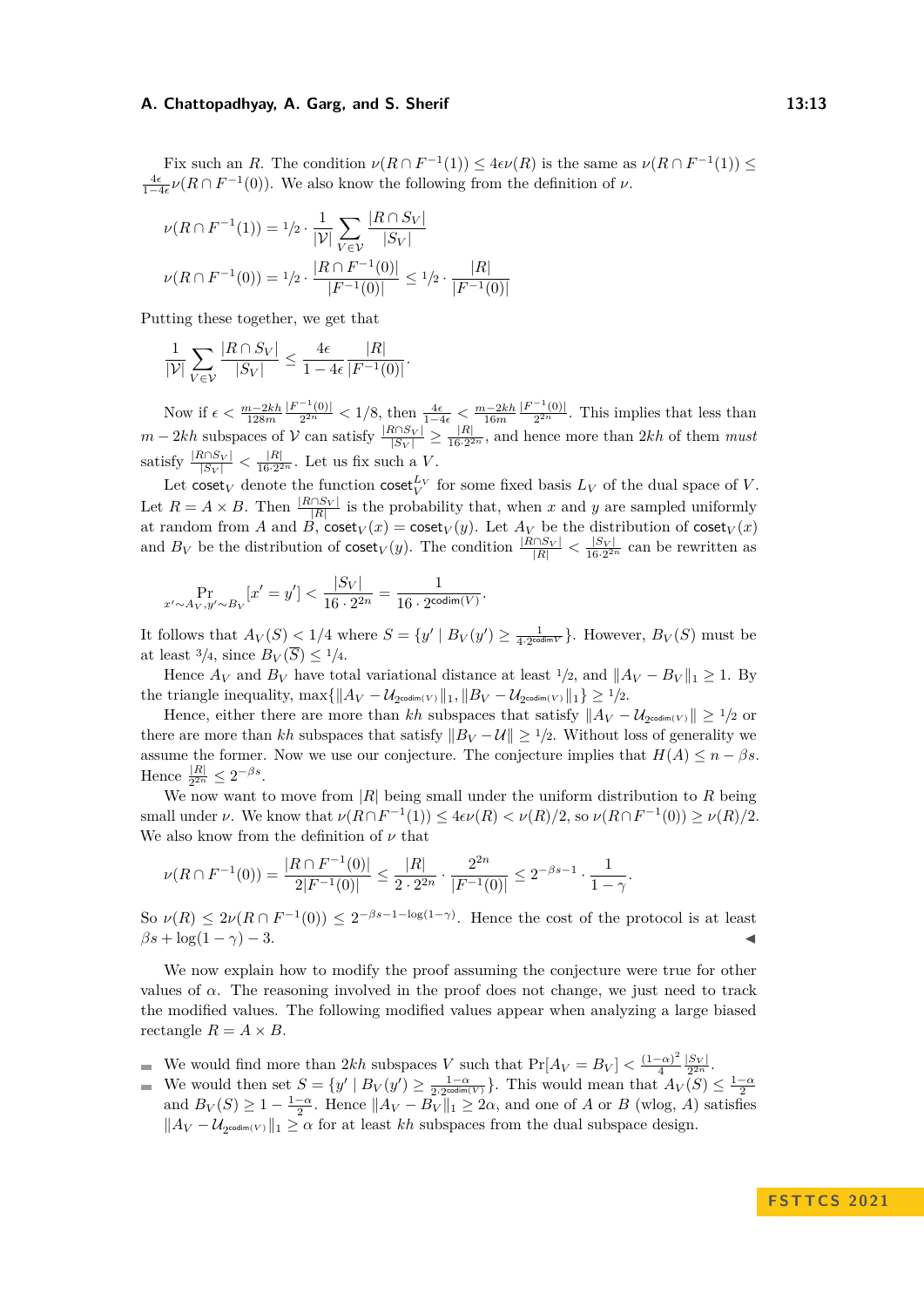#### **13:14 Towards Stronger Counterexamples to the Log-Approximate-Rank Conjecture**

The conjecture would then tell us that  $\frac{|R|}{2^{2n}} \leq 2^{-\beta s}$  and we would use that to conclude that the cost of the protocol would be at least  $\beta s + \log(1 - \gamma) - 3$ , which is  $\Omega(s)$  for constant *γ*.

Given this lower bound, we would want to apply it to get a merely cubic gap between randomized communication complexity and approximate rank along the lines of Theorem [20.](#page-9-0)

 $\triangleright$  **Corollary 24.** Let  $V = \{V_1, V_2, \ldots, V_m\}$  be an  $(n/5, m/20k)$ -dual subspace design with *(1) m* = 200*kn, (2) each subspace having dimension* 2*n/*5 *and (3) every pair of subspaces intersecting trivially. Let*  $F = f_V \circ \text{XOR}$ *. Then assuming Conjecture [21,](#page-10-1)* 

- *The* 1/10*-error randomized communication complexity of*  $F$  *is*  $\Omega(n)$ *.* ÷.
- $rank_{1/10}(F) = O(n^3)$ .  $\equiv$

**Proof.** The size of  $F^{-1}(1)$  would be at most  $2^n \sum_{V \in \mathcal{V}} |V| \leq 2^{n+2n/5} m = o(2^{2n})$ . We can then use Theorem [23](#page-11-0) to get a lower bound of  $\beta n/5$  when  $\epsilon < \frac{(1-\alpha)^2}{4}$  $\frac{(-\alpha)^2}{4} \frac{m-2kh}{8m}$  $|F^{-1}(0)|$  $\frac{(0)}{2^{2n}}$ , which is a constant. Since we can use error reduction to go from error 1*/*10 to any small constant error with only a constant blow-up in cost, the  $1/10$ -error randomized communication complexity is also  $\Omega(n)$ .

The *ϵ*-approximate rank of *f* ◦ XOR is known to be at most the *ϵ*-approximate sparsity of *f*. As analyzed in Theorem [20,](#page-9-0)  $\left\| \widehat{f_V} \right\|_1 \leq 2m$  and  $\| \widehat{f_V} \|_{0,1/10} \leq O(m^2 n) = O(n^3)$  and hence rank $_{1/10}(F) \leq O(n^3)$ ).

The existence of a dual subspace design as required in the previous corollary follows by changing Theorem [20](#page-9-0) to set  $m = 200kn$ . The proof of the modified statement is syntactically identical to the proof of the original statement.

## <span id="page-13-0"></span>**4 Conclusion and open problems**

We come up with new and improved refutations of the query complexity analogue of the log-approximate-rank conjecture, following the work of Chattopadhyay, Mande and Sherif [\[6\]](#page-14-0). Our examples are derived from subspace designs, a concept which has previously found applications in coding theory and pseudorandomness [\[15,](#page-15-7) [14,](#page-14-10) [16\]](#page-15-8). A lot of interesting open problems arise from our work, some of which we mention below.

- **1. (Communication complexity of XOR composed subspace designs).** What is the randomized communication complexity of dual subspace designs composed with XOR (as studied in Section [3.2\)](#page-10-0)? A lower bound would follow from Conjecture [21.](#page-10-1) If Conjecture [21](#page-10-1) is false, is there an alternate way to prove the communication lower bound? Since we already have an RPDT lower bound for dual subspace designs, these functions provide a interesting class of functions to study randomized XOR lifting. Currently we cannot even prove that this class of functions do not have large monochromatic rectangles.
- **2. (Communication complexity of XOR composed random subspaces).** What is the randomized communication complexity of random subspaces composed with XOR? A lower bound would follow from Conjecture [22](#page-10-2) which follows from Conjecture [21.](#page-10-1) Even if Conjecture [21](#page-10-1) is false, Conjecture [22](#page-10-2) could still be true or perhaps easier to prove. If even Conjecture [22](#page-10-2) is false, is there an alternate way to prove the communication lower bound, perhaps adapting the technique of [\[17\]](#page-15-5) to the randomized communication setting? Here also we cannot prove that there are no large monochromatic rectangles.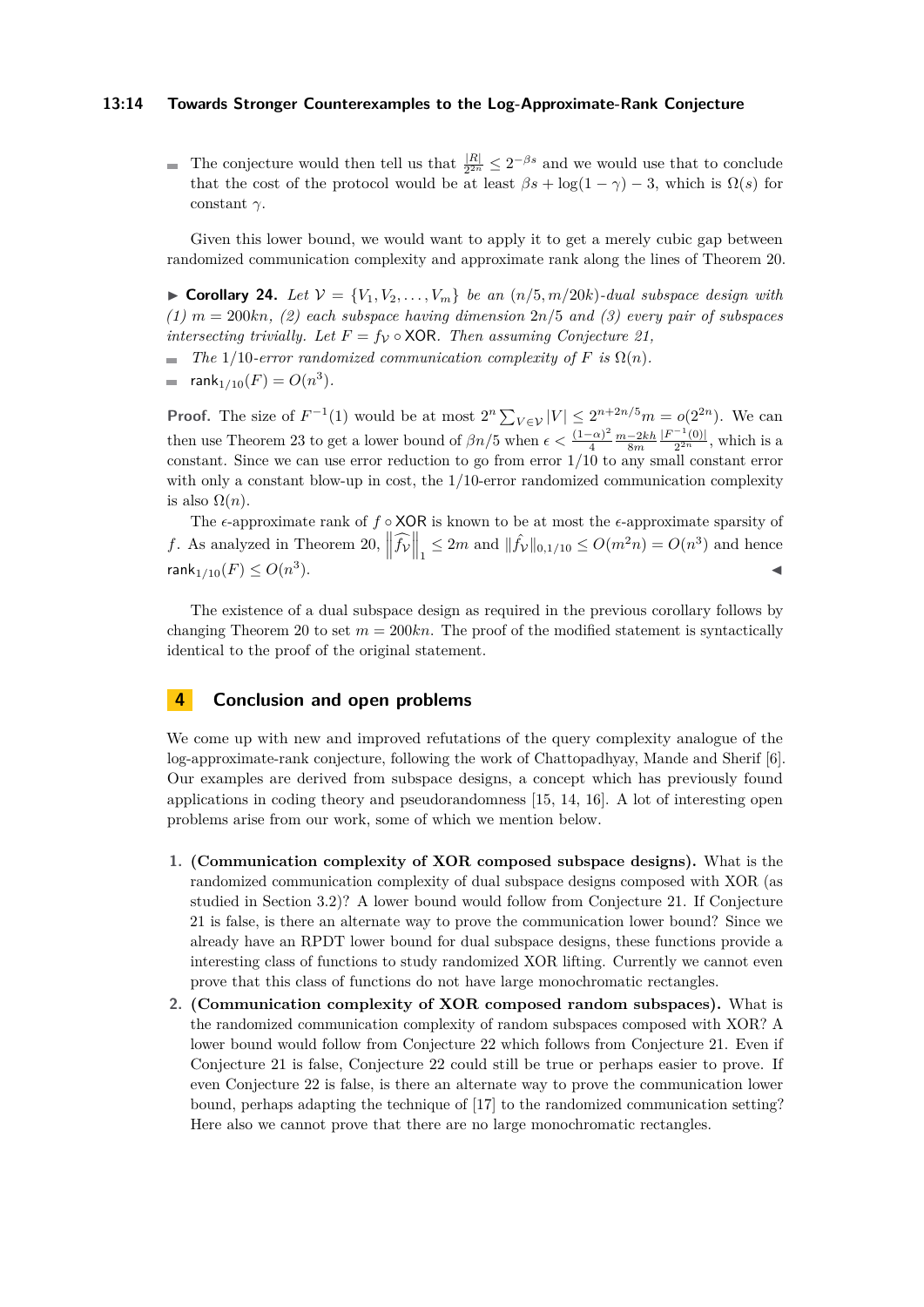## **A. Chattopadhyay, A. Garg, and S. Sherif 13:15 13:15**

- **3. (Quantum communication complexity of XOR composed subspace designs).** What is the quantum communication complexity of dual subspace designs composed with XOR? Is there a function in this class which has polylogarithmic quantum communication complexity?
- **4. (RPDT and approximate sparsity).** What is the optimal gap between RPDT complexity and approximate sparsity? We give examples where the RPDT complexity is at least cube root of the approximate sparsity and also RPDT complexity is easily seen to be at most the approximate sparsity.

#### **References**

- <span id="page-14-4"></span>**1** Anurag Anshu, Naresh Goud Boddu, and Dave Touchette. Quantum log-approximate-rank conjecture is also false. In David Zuckerman, editor, *60th IEEE Annual Symposium on Foundations of Computer Science, FOCS 2019, Baltimore, Maryland, USA, November 9-12, 2019*, pages 982–994. IEEE Computer Society, 2019. [doi:10.1109/FOCS.2019.00063](https://doi.org/10.1109/FOCS.2019.00063).
- <span id="page-14-11"></span>2 Jehoshua Bruck and Roman Smolensky. Polynomial threshold functions, AC<sup>0</sup> functions and spectral norms (extended abstract). In *31st Annual Symposium on Foundations of Computer Science, St. Louis, Missouri, USA, October 22-24, 1990, Volume II*, pages 632–641, 1990.
- <span id="page-14-2"></span>**3** Harry Buhrman and Ronald de Wolf. Communication complexity lower bounds by polynomials. In *Proceedings of the 16th Annual Conference on Computational Complexity*, CCC '01, page 120, USA, 2001. IEEE Computer Society.
- <span id="page-14-5"></span>**4** Arkadev Chattopadhyay, Rajit Datta, and Partha Mukhopadhyay. Lower bounds for monotone arithmetic circuits via communication complexity. In Samir Khuller and Virginia Vassilevska Williams, editors, *53rd Annual ACM SIGACT Symposium on Theory of Computing, Virtual Event, Italy, June 21-25, 2021*, pages 786–799. ACM, 2021.
- <span id="page-14-9"></span>**5** Arkadev Chattopadhyay, Michal Koucký, Bruno Loff, and Sagnik Mukhopadhyay. Simulation beats richness: new data-structure lower bounds. In Ilias Diakonikolas, David Kempe, and Monika Henzinger, editors, *Proceedings of the 50th Annual ACM SIGACT Symposium on Theory of Computing, STOC 2018, Los Angeles, CA, USA, June 25-29, 2018*, pages 1013–1020. ACM, 2018.
- <span id="page-14-0"></span>**6** Arkadev Chattopadhyay, Nikhil S. Mande, and Suhail Sherif. The log-approximate-rank conjecture is false. *J. ACM*, 67(4), June 2020. [doi:10.1145/3396695](https://doi.org/10.1145/3396695).
- <span id="page-14-13"></span>**7** Michael Christ. The optimal constants in Holder-Brascamp-Lieb inequalities for discrete Abelian groups. *arXiv preprint*, 2013. [arXiv:1307.8442](http://arxiv.org/abs/1307.8442).
- <span id="page-14-7"></span>**8** Susanna F. de Rezende, Or Meir, Jakob Nordström, Toniann Pitassi, Robert Robere, and Marc Vinyals. Lifting with simple gadgets and applications to circuit and proof complexity. *Electronic Colloquium on Computational Complexity (ECCC)*, 26:186, 2019.
- <span id="page-14-3"></span>**9** Anna Gál and Ridwan Syed. Upper bounds on communication in terms of approximate rank. *Electronic Colloquium on Computational Complexity (ECCC)*, 26:6, 2019.
- <span id="page-14-1"></span>**10** Dmitry Gavinsky and Shachar Lovett. En route to the log-rank conjecture: New reductions and equivalent formulations. In *Automata, Languages, and Programming - 41st International Colloquium, ICALP 2014, Copenhagen, Denmark, July 8-11, 2014, Proceedings, Part I*, pages 514–524, 2014.
- <span id="page-14-8"></span>**11** Mika Göös, Rahul Jain, and Thomas Watson. Extension complexity of independent set polytopes. *SIAM J. Comput.*, 47(1):241–269, 2018. [doi:10.1137/16M109884X](https://doi.org/10.1137/16M109884X).
- <span id="page-14-6"></span>**12** Mika Göös, Toniann Pitassi, and Thomas Watson. Deterministic communication vs. partition number. *SIAM J. Comput.*, 47(6):2435–2450, 2018. [doi:10.1137/16M1059369](https://doi.org/10.1137/16M1059369).
- <span id="page-14-12"></span>**13** Vince Grolmusz. On the power of circuits with gates of low *ℓ*<sup>1</sup> norms. *Theor. Comput. Sci.*, 188(1-2):117–128, 1997.
- <span id="page-14-10"></span>**14** Venkatesan Guruswami and Swastik Kopparty. Explicit subspace designs. *Combinatorica*, 36(2):161–185, 2016.